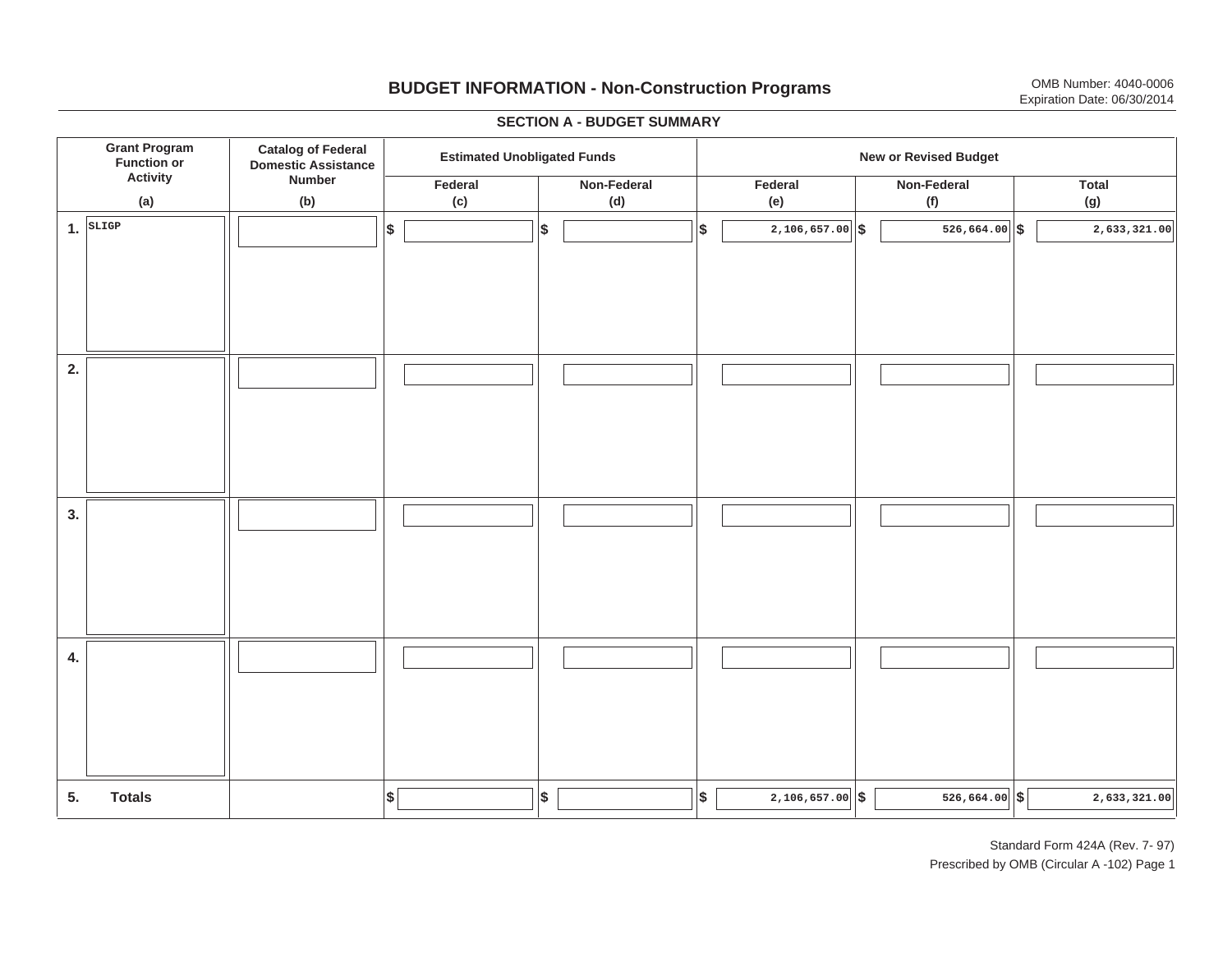#### **SECTION B - BUDGET CATEGORIES**

| 6. Object Class Categories             |     |                   |     | GRANT PROGRAM, FUNCTION OR ACTIVITY         |                  |                           |                           | Total                           |
|----------------------------------------|-----|-------------------|-----|---------------------------------------------|------------------|---------------------------|---------------------------|---------------------------------|
|                                        | (1) |                   | (2) |                                             | $\overline{(3)}$ | (4)                       |                           | (5)                             |
|                                        |     | SLIGP             |     |                                             |                  |                           |                           |                                 |
| a. Personnel                           | \$  | $527, 109.00$ \$  |     | $\overline{126,720.00}$ \$                  |                  | $\sqrt{2}$                | $\boldsymbol{\mathsf{s}}$ | 653,829.00                      |
| b. Fringe Benefits                     |     | 252,174.00        |     |                                             |                  |                           |                           | 252,174.00                      |
| c. Travel                              |     | 72,910.00         |     |                                             |                  |                           |                           | 72,910.00                       |
| d. Equipment                           |     | 0.00              |     |                                             |                  |                           |                           |                                 |
| e. Supplies                            |     | 26,504.00         |     |                                             |                  |                           |                           | 26,504.00                       |
| f. Contractual                         |     | 1,206,360.00      |     |                                             |                  |                           |                           | 1,206,360.00                    |
| g. Construction                        |     | 0.00              |     |                                             |                  |                           |                           |                                 |
| h. Other                               |     | 21,600.00         |     | 399,944.00                                  |                  |                           |                           | 421,544.00                      |
| i. Total Direct Charges (sum of 6a-6h) |     | 2,106,657.00      |     | 526,664.00                                  |                  |                           | $\frac{1}{2}$             | 2,633,321.00                    |
| j. Indirect Charges                    |     |                   |     |                                             |                  |                           | \$                        |                                 |
| k. TOTALS (sum of 6i and 6j)           | \$  | $2,106,657.00$ \$ |     | $526,664.00$ \$                             |                  | $\boldsymbol{\mathsf{s}}$ | $\boldsymbol{\mathsf{s}}$ | 2,633,321.00                    |
| 7. Program Income                      | \$  |                   | \$  | Antibodina di Capiti a sali Diamaggioration | \$               | $\pmb{\$}$                | $\boldsymbol{\$}$         | Standard Form 4244 (Rev. 7, 97) |

**Authorized for Local Reproduction**

Prescribed by OMB (Circular A -102) Page 1A Standard Form 424A (Rev. 7- 97)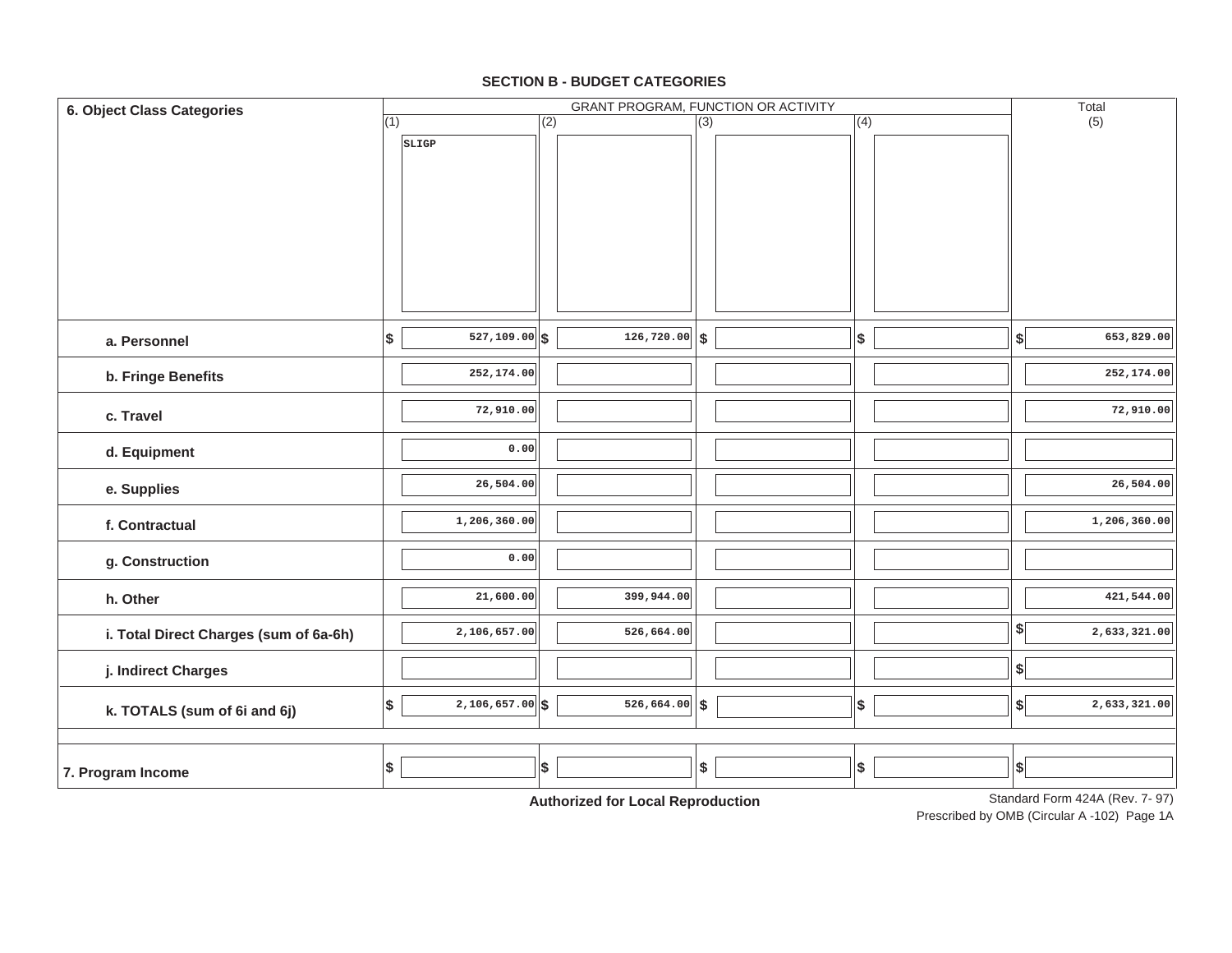|                                                                                        |                                                                                 |    | <b>SECTION C - NON-FEDERAL RESOURCES</b>    |     |                               |                             |                           |             |
|----------------------------------------------------------------------------------------|---------------------------------------------------------------------------------|----|---------------------------------------------|-----|-------------------------------|-----------------------------|---------------------------|-------------|
| (a) Grant Program                                                                      |                                                                                 |    | (b) Applicant                               |     | (c) State                     | (d) Other Sources           |                           | (e)TOTALS   |
| SLIGP<br>8.                                                                            |                                                                                 | \$ |                                             | \$  | $\overline{526,664.00}$ \$    |                             | \$                        | 526,664.00  |
| 9.                                                                                     |                                                                                 |    |                                             |     |                               |                             |                           |             |
| 10.                                                                                    |                                                                                 |    |                                             |     |                               |                             |                           |             |
| 11.                                                                                    |                                                                                 |    |                                             |     |                               |                             |                           |             |
| 12. TOTAL (sum of lines 8-11)                                                          |                                                                                 | S. |                                             | l\$ | $526,664.00$ \$               |                             | $\boldsymbol{\mathsf{s}}$ | 526,664.00  |
|                                                                                        |                                                                                 |    | <b>SECTION D - FORECASTED CASH NEEDS</b>    |     |                               |                             |                           |             |
|                                                                                        | <b>Total for 1st Year</b>                                                       |    | <b>1st Quarter</b>                          |     | 2nd Quarter                   | 3rd Quarter                 |                           | 4th Quarter |
| 13. Federal                                                                            |                                                                                 | \$ |                                             | \$  |                               | \$                          | \$                        |             |
| 14. Non-Federal                                                                        | \$                                                                              |    |                                             |     |                               |                             |                           |             |
| 15. TOTAL (sum of lines 13 and 14)                                                     | \$                                                                              | \$ |                                             | \$  |                               | $\left  \mathbf{s} \right $ | \$                        |             |
|                                                                                        | SECTION E - BUDGET ESTIMATES OF FEDERAL FUNDS NEEDED FOR BALANCE OF THE PROJECT |    |                                             |     |                               |                             |                           |             |
| (a) Grant Program                                                                      |                                                                                 |    |                                             |     | <b>FUTURE FUNDING PERIODS</b> | (YEARS)                     |                           |             |
|                                                                                        |                                                                                 |    | (b)First                                    |     | (c) Second                    | (d) Third                   |                           | (e) Fourth  |
| SLIGP<br>16.                                                                           |                                                                                 | \$ |                                             | s   |                               | $\left  \right $            | \$                        |             |
| 17.                                                                                    |                                                                                 |    |                                             |     |                               |                             |                           |             |
| 18.                                                                                    |                                                                                 |    |                                             |     |                               |                             |                           |             |
| 19.                                                                                    |                                                                                 |    |                                             |     |                               |                             |                           |             |
| 20. TOTAL (sum of lines 16 - 19)                                                       |                                                                                 | \$ |                                             | \$  |                               | $\boldsymbol{\mathsf{S}}$   | \$                        |             |
|                                                                                        |                                                                                 |    | <b>SECTION F - OTHER BUDGET INFORMATION</b> |     |                               |                             |                           |             |
| 21. Direct Charges:<br>2,633,321                                                       |                                                                                 |    | 22. Indirect Charges:                       |     |                               |                             |                           |             |
| Post Phase 2 budget resulting in @1,200,000 in deobligated grant funds<br>23. Remarks: |                                                                                 |    |                                             |     |                               |                             |                           |             |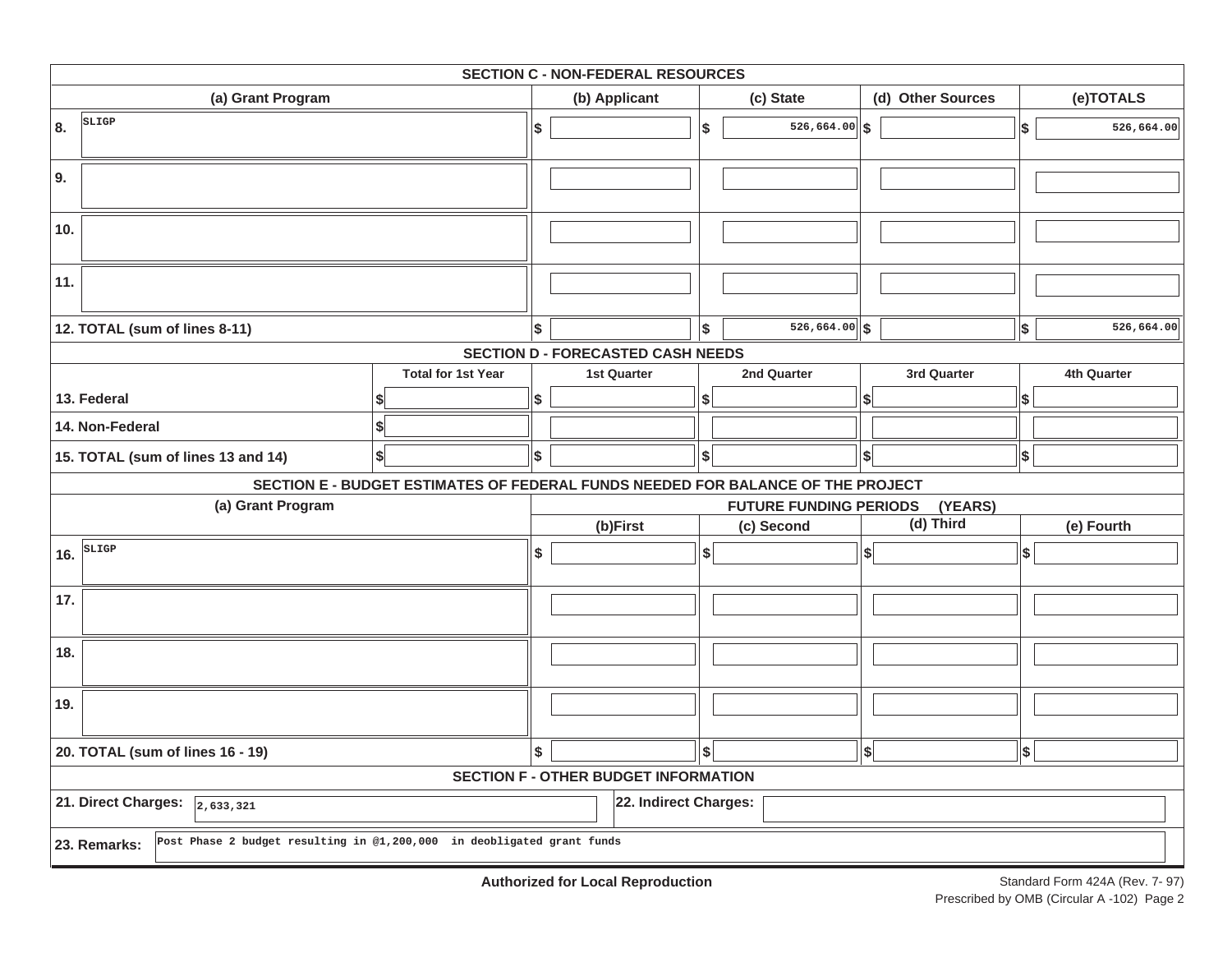# **SLIGP, FOA 2013-NTIA-SLIGP-01 Georgia Detailed Budget Spreadsheet Revised January 2**

13-Jan-17

| Category                                                                          | <b>Detailed Description of Budget</b> |                  |  |  |  |  |
|-----------------------------------------------------------------------------------|---------------------------------------|------------------|--|--|--|--|
| A. Personnel                                                                      | Quantity                              | <b>Unit Cost</b> |  |  |  |  |
| PSBN Coordinator- will spend 100% of time overseeing the grant                    |                                       |                  |  |  |  |  |
| administration of the SLIGP grant. The PSBN coordinator will be responsible       |                                       |                  |  |  |  |  |
| for overall management of the SLIGP initiative and coordinating the               |                                       |                  |  |  |  |  |
| activities of all other participants. Salary \$50,000.00                          | 4.5 Years                             | \$<br>50,000     |  |  |  |  |
| coordinate the PSBN with specific existing state communications programs.         |                                       |                  |  |  |  |  |
| Salary \$48,000.00                                                                | 4.5 Years                             | \$<br>7,200      |  |  |  |  |
| Communications Manager- will spend 10% Coordinating with 911                      |                                       |                  |  |  |  |  |
| community and explore impact and plan integration of PSBN into current            |                                       |                  |  |  |  |  |
| E911 and Next Gen 911, and plan for potential uses, needs, capabilities and       |                                       |                  |  |  |  |  |
| desired functioning of PSBN in the 911 environment. Salary \$52,000.00            | 4.5 Years                             | \$<br>5,200      |  |  |  |  |
| Chief of Special Projects- manages all of the state's interoperable               |                                       |                  |  |  |  |  |
| communications efforts and the PSBN Coordinator will report to this               |                                       |                  |  |  |  |  |
| position. 40% of this position's time will be devoted to SLIGP. Salary \$         |                                       |                  |  |  |  |  |
| 75792.                                                                            | 4.5 Years                             | \$<br>30,317     |  |  |  |  |
| Secretary - Will devote 5% of her time to perform administrative functions        |                                       |                  |  |  |  |  |
| for Chief of Special Projects. Salary \$34,018.00                                 | 4.5 Years                             | \$<br>1,701      |  |  |  |  |
| Assistant Division Director- will devote 10% of time serving as the liaison       |                                       |                  |  |  |  |  |
| between GEMA Director and various special projects as well as with other          |                                       |                  |  |  |  |  |
| agencies and political entities in Georgia. Salary \$75,882.00                    | 4.5 Years                             | \$<br>7,588      |  |  |  |  |
| Grants Administrator- will spend 5% of her time writing, interpreting and         |                                       |                  |  |  |  |  |
| executing contracts related to the SLIGP grant funds. Salary \$48,000.00          | 4.5 Years                             | \$<br>2,400      |  |  |  |  |
| Compliance Officer - will spend 15% of his time will serving as the SLIGP         |                                       |                  |  |  |  |  |
| Grants Compliance Specialist. This individual will assure compliance to grant     |                                       |                  |  |  |  |  |
| terms and conditions, track expenditures and track in-kind match. Will also       |                                       |                  |  |  |  |  |
| prepare reports internal and external programmatic reports. Salary \$             | 4.5 Years                             | \$<br>6,000      |  |  |  |  |
| Finance Director- will devote 1% of her time to the SLIGP grant supervising       |                                       |                  |  |  |  |  |
| financial and purchasing staff reviewing all grant submissions and reports for    |                                       |                  |  |  |  |  |
| financial compliance. Salary \$82,000.00                                          | 4.5 Years                             | \$<br>820        |  |  |  |  |
| Grants Specialist - will devote 5% of her time developing, reviewing and          |                                       |                  |  |  |  |  |
| submitting all post-award SLIGP grant revisions, amendments and financial         |                                       |                  |  |  |  |  |
| quarterly and annual reports. Salary \$46,000.00.                                 | 4.5 Years                             | \$<br>2,300      |  |  |  |  |
| Financial Operations Specialist- Will give 5% of his time on a weekly basis       |                                       |                  |  |  |  |  |
| processing SLIGP grant payments and tracks expenditures for the agency.           |                                       |                  |  |  |  |  |
| Salary \$43,260.00                                                                | 4.5 Years                             | \$<br>2,163      |  |  |  |  |
|                                                                                   |                                       |                  |  |  |  |  |
| <b>Director of Operations-</b> will spend 1% of time towards the SLIGP Grant. The |                                       |                  |  |  |  |  |
| Director of Operations heads the division in which Communications                 |                                       |                  |  |  |  |  |
| Manager position is housed. This individual will provide supervision and          |                                       |                  |  |  |  |  |
| input related to operational requirements for the SLIGP. Salary \$87,864.00       | 4.5 Years                             | \$<br>879        |  |  |  |  |
|                                                                                   |                                       |                  |  |  |  |  |
| <b>SOC Director-</b> will spend 1% of time towards the SLIGP Grant. The SOC       |                                       |                  |  |  |  |  |
| Director will directly supervise the Communications Manager and provides          |                                       |                  |  |  |  |  |
| input related to SLIGP operational requirements. Salary \$56,779.00               | 4.5 Years                             | \$<br>568        |  |  |  |  |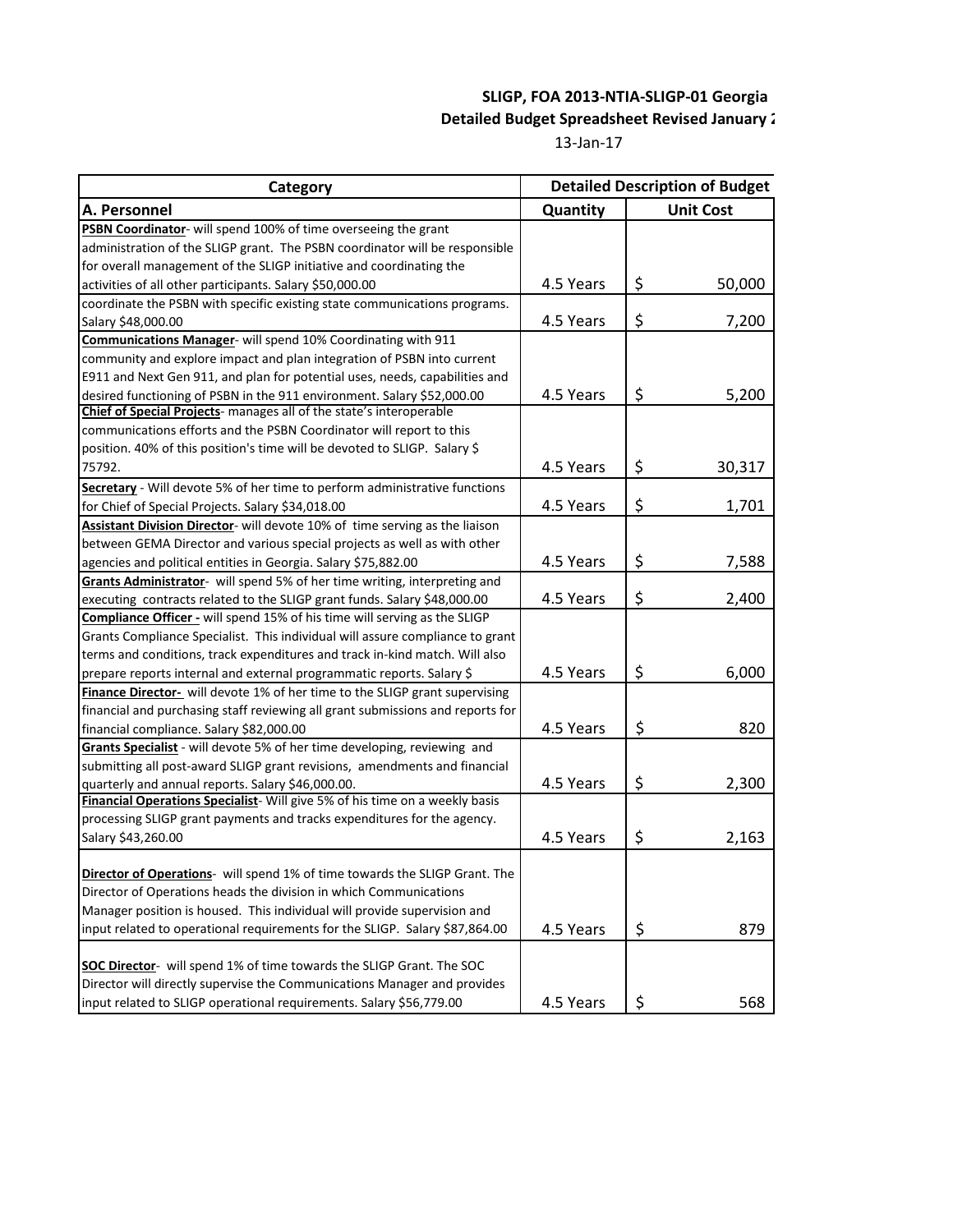| Administrative Support: the State conservatively estimates that a number of                                                                                                                                                           |                                 |             |                        |                  |     |
|---------------------------------------------------------------------------------------------------------------------------------------------------------------------------------------------------------------------------------------|---------------------------------|-------------|------------------------|------------------|-----|
| state employees will spend one day per pay period (two days per month)                                                                                                                                                                |                                 |             |                        |                  |     |
| working on SLIGP and PSBN-related efforts. The estimate is 1728 total hours                                                                                                                                                           |                                 |             |                        |                  |     |
| per year spent on the project, or 5184 hours over 3 years. Using rounded                                                                                                                                                              |                                 |             |                        |                  |     |
| and average salary information, this would provide an in-kind NON-Federal                                                                                                                                                             |                                 |             |                        |                  |     |
| match of approximately \$126,720 to be used towards the total grant. Please                                                                                                                                                           |                                 |             |                        |                  |     |
| see the match estimates spreadsheet for details on how we calculated the                                                                                                                                                              |                                 |             |                        |                  |     |
| amount for this item.                                                                                                                                                                                                                 |                                 | 3.0 Years   | \$                     | 42,240           |     |
| <b>Total Personnel</b>                                                                                                                                                                                                                |                                 |             |                        |                  |     |
| <b>B. Fringe Benefits</b>                                                                                                                                                                                                             |                                 | Quantity    |                        | <b>Unit Cost</b> |     |
| <b>PSBN Coordinator</b>                                                                                                                                                                                                               | \$                              | 225,000     |                        | 47.841%          |     |
| <b>SWIC</b>                                                                                                                                                                                                                           | \$                              | 32,400      |                        | 47.841%          |     |
| <b>Communications Manager</b>                                                                                                                                                                                                         | $\overline{\boldsymbol{\zeta}}$ | 23,400      |                        | 47.841%          |     |
| <b>Chief of Special Projects</b>                                                                                                                                                                                                      | \$                              | 136,426     |                        | 47.841%          |     |
| Secretary                                                                                                                                                                                                                             | $\overline{\xi}$                | 7,654       |                        | 47.841%          |     |
| <b>Assistant Division Director</b>                                                                                                                                                                                                    | $\overline{\xi}$                | 34,147      |                        | 47.841%          |     |
| <b>Grants Administrator</b>                                                                                                                                                                                                           | $\overline{\xi}$                | 10,800      |                        | 47.841%          |     |
| <b>Compliance Officer</b>                                                                                                                                                                                                             | $\overline{\xi}$                | 27,000      |                        | 47.841%          |     |
| <b>Finance Director</b>                                                                                                                                                                                                               | \$                              | 3,690       |                        | 47.841%          |     |
| <b>Grants Specialist</b>                                                                                                                                                                                                              | \$                              | 10,350      |                        | 47.841%          |     |
| Financial Operations Sp.                                                                                                                                                                                                              | \$                              | 9,734       |                        | 47.841%          |     |
| <b>Director of Operations</b>                                                                                                                                                                                                         | \$                              | 3,954       |                        | 47.841%          |     |
| <b>SOC Director</b>                                                                                                                                                                                                                   | \$                              | 2,555       |                        | 47.841%          |     |
| <b>Total Fringe Benefits</b>                                                                                                                                                                                                          |                                 |             |                        |                  |     |
|                                                                                                                                                                                                                                       |                                 |             |                        |                  |     |
| <b>C. Travel</b>                                                                                                                                                                                                                      |                                 | Quantity    |                        | <b>Unit Cost</b> |     |
|                                                                                                                                                                                                                                       |                                 |             |                        |                  |     |
| Travel for state personnel to attend grant meetings. Meeting schedule is as                                                                                                                                                           |                                 |             |                        |                  |     |
| follows: 10 employees traveling 200 miles roundtrip for 24 meetings.                                                                                                                                                                  |                                 | 48000 miles |                        | \$0.580          |     |
|                                                                                                                                                                                                                                       |                                 |             |                        |                  |     |
|                                                                                                                                                                                                                                       |                                 |             |                        |                  |     |
| GEMA regions to provide planning and technical assistance to local<br>government partners in preparation for PSBN. Includes lodging,                                                                                                  |                                 |             |                        |                  |     |
| Funds for Technical Assistance Visits - State employees visit each of eight<br>transportation and per diem. 2 days per diem at \$56 per day and one nights                                                                            |                                 |             |                        |                  |     |
| hotel at \$73 per night (\$56+\$56+\$73= \$185)                                                                                                                                                                                       |                                 | 72 meetings | \$                     |                  | 185 |
|                                                                                                                                                                                                                                       |                                 |             |                        |                  |     |
|                                                                                                                                                                                                                                       |                                 |             |                        |                  |     |
|                                                                                                                                                                                                                                       |                                 |             |                        |                  |     |
| Travel for Regional and National Meetings - 10 PSIEC members will attend 1<br>pre-award meeting. Airfare is estimated at \$395.00 per ticket; hotel is<br>estimated at \$128.00 per night; per diem is estimated upon GSA per diem of |                                 |             |                        |                  |     |
| \$56.00 per day. Each trip is estimated at two days/one night for a trip<br>estimate of \$635.00 per attendee                                                                                                                         |                                 |             |                        |                  | 635 |
|                                                                                                                                                                                                                                       |                                 | 10 meetings | \$                     |                  |     |
|                                                                                                                                                                                                                                       |                                 |             |                        |                  |     |
| Travel for Regional and National Meetings - 5 PSIEC members will attend 8<br>post-award meetings. Airfare is estimated at \$395.00 per ticket; hotel is                                                                               |                                 |             |                        |                  |     |
|                                                                                                                                                                                                                                       |                                 |             |                        |                  |     |
| estimated at \$128.00 per night; per diem is estimated upon GSA per diem of<br>\$56.00 per day. Each trip is estimated at two days/one night for a trip                                                                               |                                 |             |                        |                  |     |
| estimate of \$635.00.                                                                                                                                                                                                                 |                                 | 40 meetings | \$                     |                  | 635 |
| <b>Total Travel</b>                                                                                                                                                                                                                   |                                 |             |                        |                  |     |
| <b>D. Supplies</b>                                                                                                                                                                                                                    |                                 | Quantity    |                        | <b>Unit Cost</b> |     |
| Telecommunication- cell phones, tablets                                                                                                                                                                                               |                                 | 10          | \$                     |                  | 500 |
| Computers and printers<br>Furniture                                                                                                                                                                                                   |                                 | 4<br>1      | $\overline{\xi}$<br>\$ | 1,478            | 646 |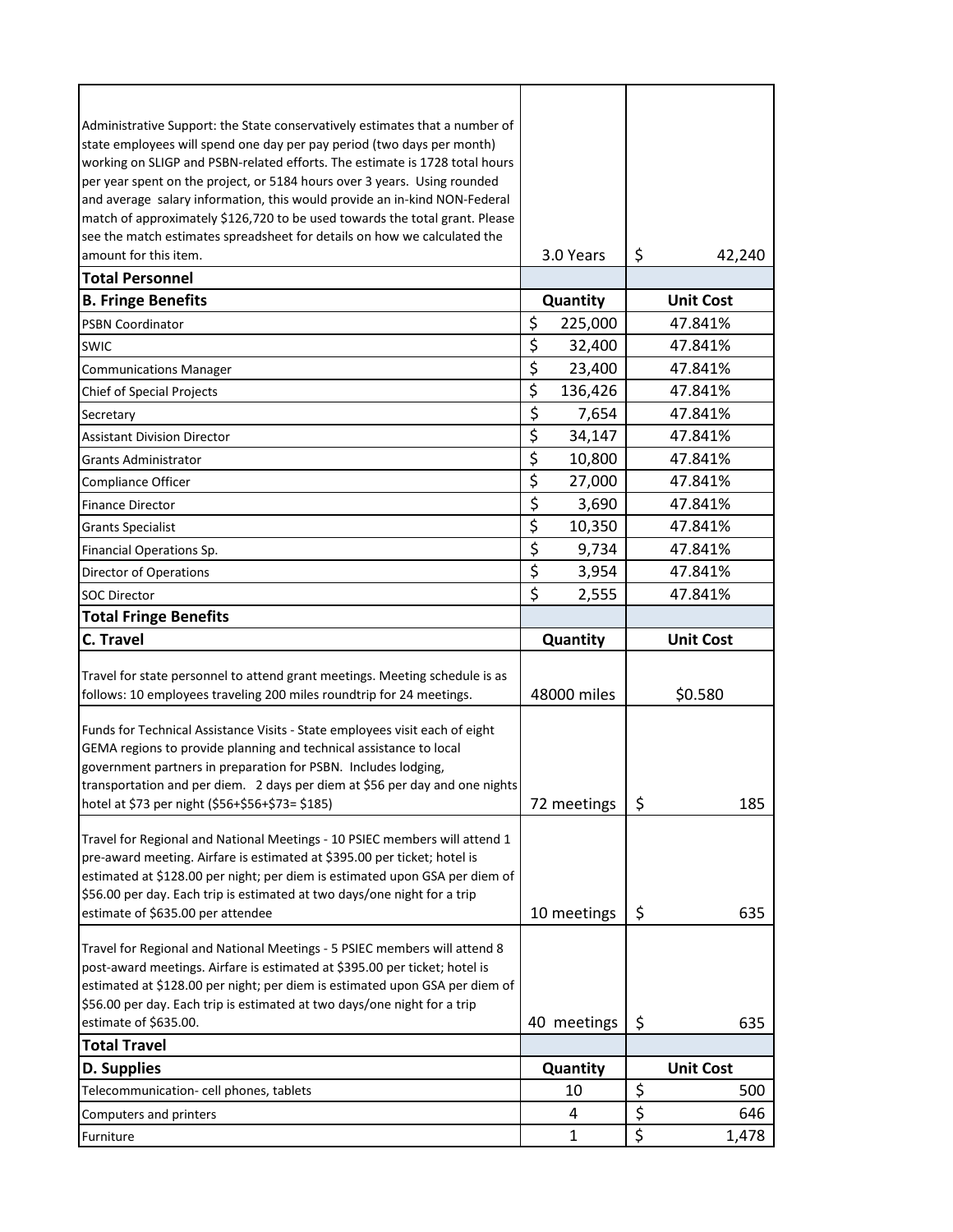| Office Supplies - Budgeted at \$323 a month for 4.5 years                           | 54 months | \$          | 323              |
|-------------------------------------------------------------------------------------|-----------|-------------|------------------|
| <b>Total Supplies</b>                                                               |           |             |                  |
| <b>E. Contractual</b>                                                               | Quantity  |             | <b>Unit Cost</b> |
|                                                                                     |           |             |                  |
| <b>GTRI-Georgia Tech Research Institute</b> will provide technical consulting, plan |           |             |                  |
| development, SCIP revision and meeting coordination services. 940 hours             |           |             |                  |
| per year for 1 years at \$200.00 per hour.                                          | 940       | \$          | 200              |
|                                                                                     |           |             |                  |
| <b>Local Stakeholder's Meetings</b> - Facilitating numerous program and outreach    |           |             |                  |
| meetings with stakeholders in Georgia's eight emergency response regions            |           |             |                  |
| will require a three-year budget. This budget includes labor, meeting room          |           |             |                  |
| rentals, and printed educational and training materials. Estimate: 8 meetings       |           |             |                  |
| per year x (\$5000 room rental over 2 days for each meeting + \$2000                |           |             |                  |
| materials for attendees + \$10,000 in lodging for 100 attendees one night           |           |             |                  |
| each @\$100 per night + \$1765 in labor to facilitate meeting logistics for 5       |           |             |                  |
| positions for 12 hours each @ 29.42/hr) x 3 years= \$450,360                        | 3 Years   | \$          | 150,120          |
|                                                                                     |           |             |                  |
| Outreach, surveys and data collection-contract services will be required for        |           |             |                  |
| outreach efforts as well as the development, implementation and                     |           |             |                  |
| collation/analysis of surveys and questionnaires. One (1) Sr researcher x           |           |             |                  |
| \$200/hour x 500 hours/year x 1 years.                                              | 1 year    | \$          | 100,000          |
| Phase 2 Activities- contract service will be required to determine coverage         |           |             |                  |
| needs, users and their operational areas, estimate current usage and                |           |             |                  |
| projected data usage, identify current service providers and plans, and to          |           |             |                  |
| document the process for the state plan decision. Two (2) Sr researchers x          |           |             |                  |
| \$200/hour x 585 hours/ year x 2 years                                              | 2 years   | $\varsigma$ | 234,000          |
| <b>Total Contractual (Federal plus non-federal)</b>                                 |           |             |                  |
| F. Other                                                                            | Quantity  |             | <b>Unit Cost</b> |
| Internet Service -                                                                  | 54 months | \$          | 400              |
| Non-Federal Match for Local stakeholder's meetings, outreach, surveys and           |           |             |                  |
| data collection over 4.5 years.                                                     |           |             |                  |
|                                                                                     |           |             |                  |
| <b>Total Other (Federal plus non-federal)</b>                                       |           |             |                  |
|                                                                                     |           |             |                  |
| <b>Total Charges</b>                                                                |           |             |                  |
|                                                                                     |           |             |                  |
| <b>Grand Total</b>                                                                  |           |             |                  |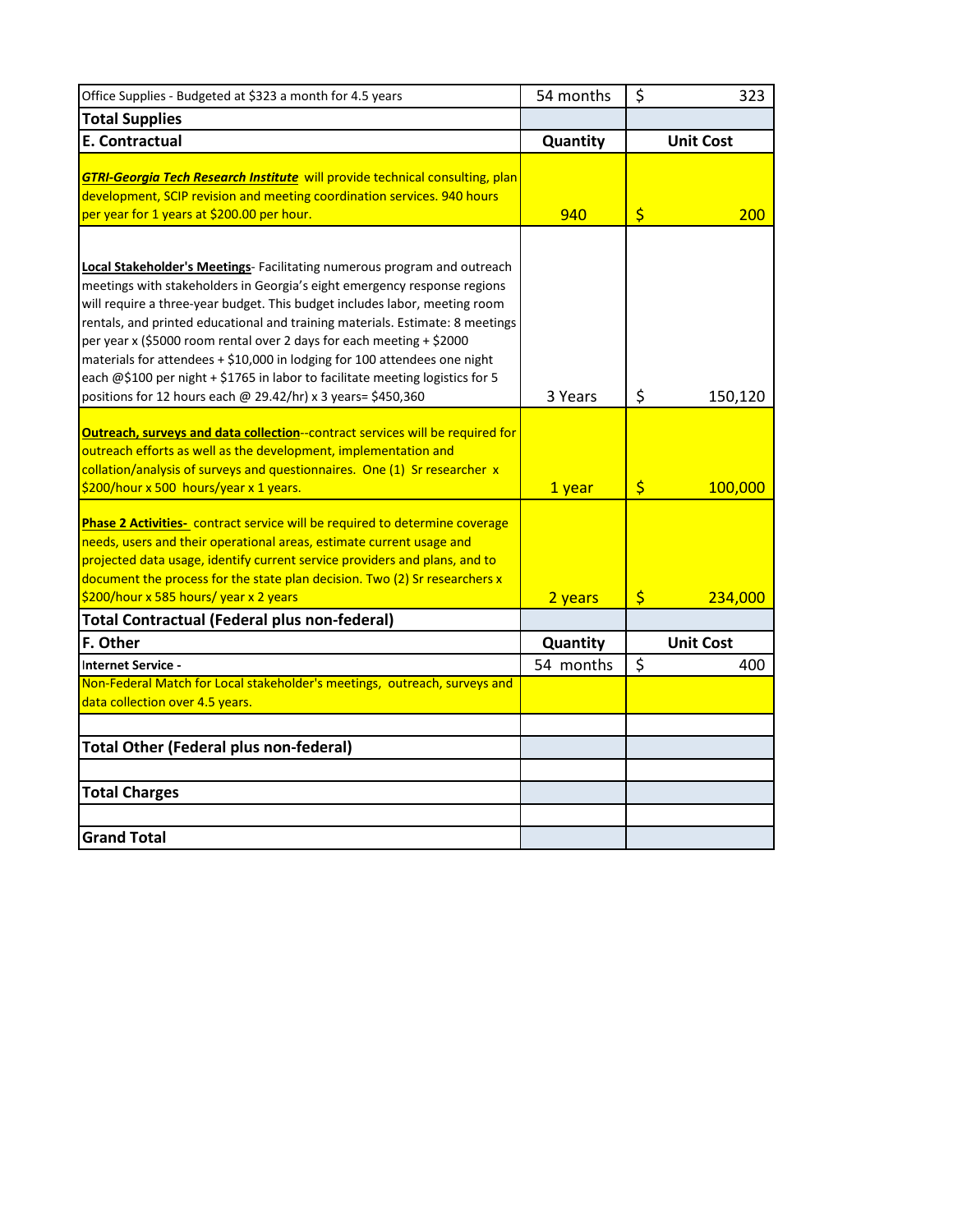|         | (for full grant   | <b>Breakdown of Costs</b> |         |                    |  |  |
|---------|-------------------|---------------------------|---------|--------------------|--|--|
|         | <b>Total Cost</b> |                           | Federal | <b>Non-Federal</b> |  |  |
| \$      | 225,000           | \$                        | 225,000 |                    |  |  |
| \$      | 32,400            | $\zeta$                   | 32,400  |                    |  |  |
|         |                   |                           |         |                    |  |  |
| \$      | 23,400            | $\zeta$                   | 23,400  |                    |  |  |
| $\zeta$ | 136,426           | \$                        | 136,426 |                    |  |  |
| \$      | 7,654             | \$                        | 7,654   |                    |  |  |
| \$      | 34,147            | \$                        | 34,147  |                    |  |  |
| \$      | 10,800            | \$                        | 10,800  |                    |  |  |
| \$      | 27,000            | $\zeta$                   | 27,000  |                    |  |  |
| \$      | 3,690             | \$                        | 3,690   |                    |  |  |
| \$      | 10,350            | \$                        | 10,350  |                    |  |  |
| \$      | 9,734             | \$                        | 9,734   |                    |  |  |
| \$      | 3,954             | \$                        | 3,954   |                    |  |  |
|         |                   |                           |         |                    |  |  |
| \$      | 2,555             | \$                        | 2,555   |                    |  |  |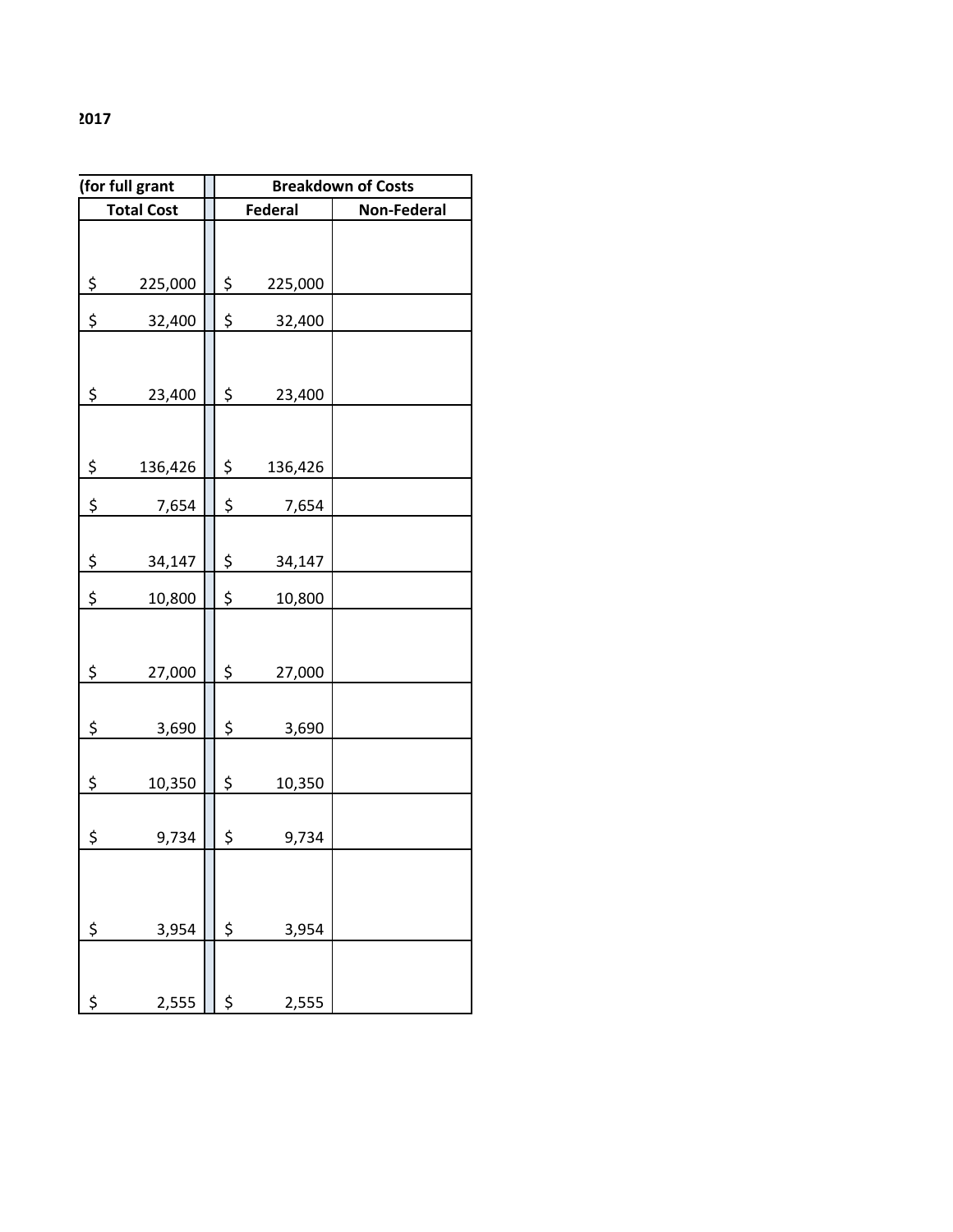| $rac{5}{5}$                        | 126,720                     |             |                          | \$<br>\$<br>126,720 |
|------------------------------------|-----------------------------|-------------|--------------------------|---------------------|
|                                    | 653,829                     | \$          | 527,109                  | 126,720             |
|                                    | <b>Total Cost</b>           |             | <b>Federal</b>           | <b>Non-Federal</b>  |
|                                    | 107,642                     |             | 107,642                  |                     |
|                                    | 15,500                      |             | 15,500                   |                     |
|                                    | 11,195                      |             | 11,195                   |                     |
|                                    | 65,267                      |             | 65,267                   |                     |
| <u>s s s s s s s s s s s s s s</u> | 3,662                       |             | 3,662                    |                     |
|                                    | 16,336                      |             | 16,336                   |                     |
|                                    | 5,167                       |             | 5,167                    |                     |
|                                    | 12,917                      |             | 12,917                   |                     |
|                                    | 1,765<br>4,952              |             | 1,765<br>4,952           |                     |
|                                    | 4,657                       |             | 4,657                    |                     |
|                                    | 1,892                       |             | 1,892                    |                     |
|                                    | 1,222                       |             | 1,222                    |                     |
|                                    | 252,174                     | \$          | 252,174                  |                     |
|                                    |                             |             |                          |                     |
|                                    |                             |             |                          |                     |
|                                    | <b>Total Cost</b>           |             | <b>Federal</b>           | <b>Non-Federal</b>  |
|                                    |                             |             |                          |                     |
| \$                                 | 27,840                      | \$          | 27,840                   |                     |
|                                    |                             |             |                          |                     |
|                                    |                             |             |                          |                     |
|                                    |                             |             |                          |                     |
| \$                                 | 13,320                      | \$          | 13,320                   |                     |
|                                    |                             |             |                          |                     |
|                                    |                             |             |                          |                     |
|                                    |                             |             |                          |                     |
|                                    |                             |             |                          |                     |
| \$                                 | 6,350                       | \$          | 6,350                    |                     |
|                                    |                             |             |                          |                     |
|                                    |                             |             |                          |                     |
|                                    |                             |             |                          |                     |
|                                    |                             |             |                          |                     |
| $\frac{5}{5}$                      | 25,400                      | \$<br>\$    | 25,400                   |                     |
|                                    | 72,910<br><b>Total Cost</b> |             | 72,910<br><b>Federal</b> | <b>Non-Federal</b>  |
|                                    | 5,000                       |             | 5,000                    |                     |
| $rac{5}{5}$                        | 2,584                       | $rac{5}{5}$ | 2,584                    |                     |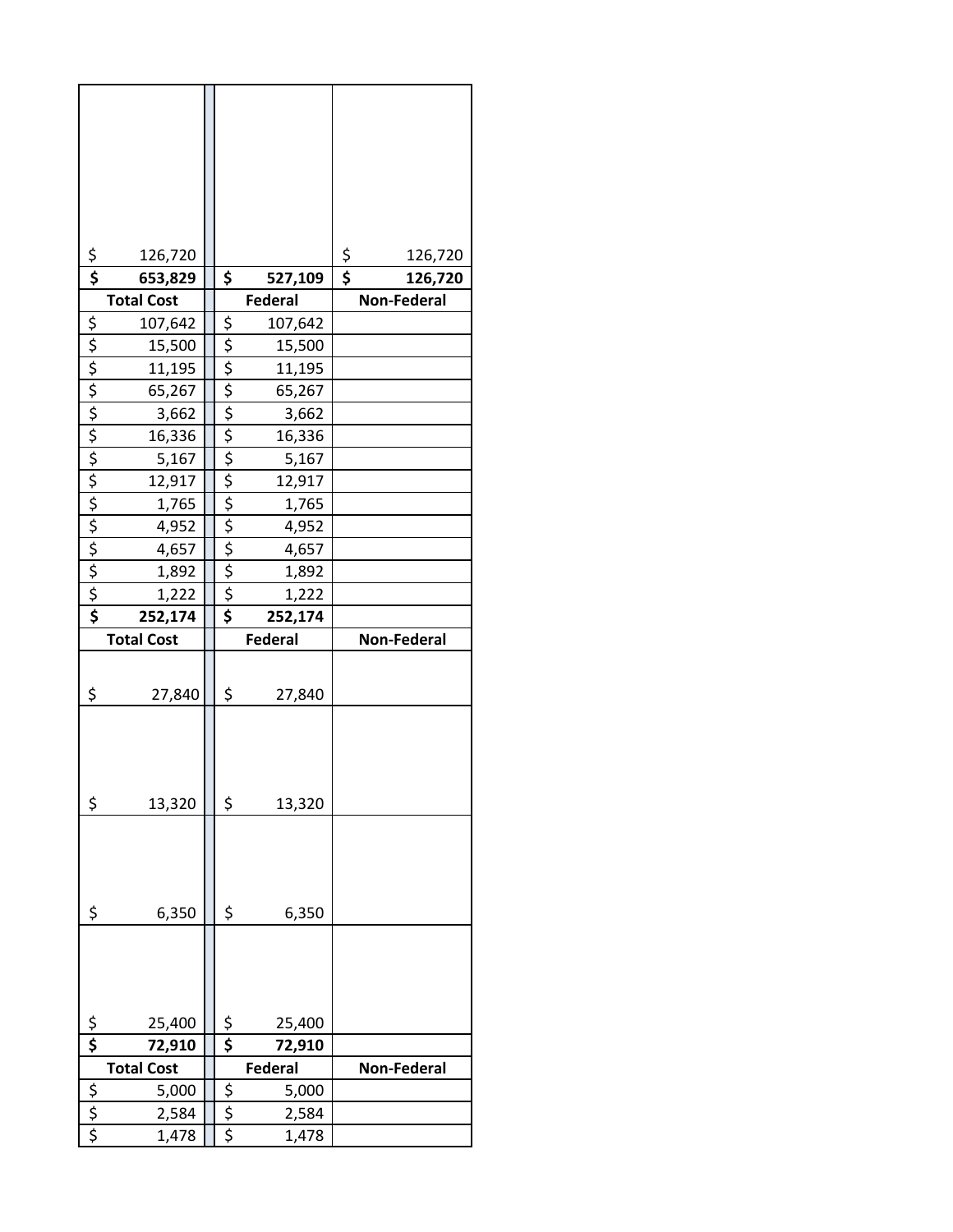| $rac{5}{5}$                     | 17,442                 | \$<br>17,442    |                          |             |  |
|---------------------------------|------------------------|-----------------|--------------------------|-------------|--|
|                                 | 26,504                 | \$<br>26,504    |                          |             |  |
|                                 | <b>Total Unit Cost</b> | <b>Federal</b>  | <b>Non-Federal Match</b> |             |  |
| \$                              | 188,000                | \$<br>188,000   |                          |             |  |
| \$                              | 450,360                | \$<br>450,360   |                          |             |  |
| \$                              | 100,000                | \$<br>100,000   |                          |             |  |
| $\frac{1}{2}$                   | 468,000                | \$<br>468,000   |                          |             |  |
| $\overline{\boldsymbol{\zeta}}$ | 1,206,360              | \$<br>1,206,360 |                          |             |  |
|                                 | <b>Total Cost</b>      | <b>Federal</b>  |                          | Non-Federal |  |
| \$                              | 21,600                 | \$<br>21,600    |                          |             |  |
| \$                              | 399,944                |                 | \$                       | 399,944     |  |
| \$                              | 421,544                | \$<br>21,600    | \$                       | 399,944     |  |
| \$                              | 2,633,321              | \$<br>2,106,657 | \$                       | 526,664     |  |
| \$                              | 2,633,321              | \$<br>2,106,657 | \$                       | 526,664     |  |

|                         |    | Federal        | <b>Non-Federal</b> |
|-------------------------|----|----------------|--------------------|
|                         |    |                |                    |
| <b>Actual Match</b>     |    |                |                    |
| <b>Proportionality:</b> |    | 80%            | 20%                |
|                         |    |                |                    |
| <b>Deobligated</b>      |    |                |                    |
| <b>Amounts</b>          | \$ | (1,200,000)    | \$<br>(300,000)    |
| Actual                  |    |                |                    |
| <b>Expenditure as</b>   |    |                |                    |
| of 9/31/16              | ς  | 356,588.00     | \$<br>153,025.00   |
| <b>Remaining Budget</b> |    | \$1,750,069.25 | \$<br>373,639.00   |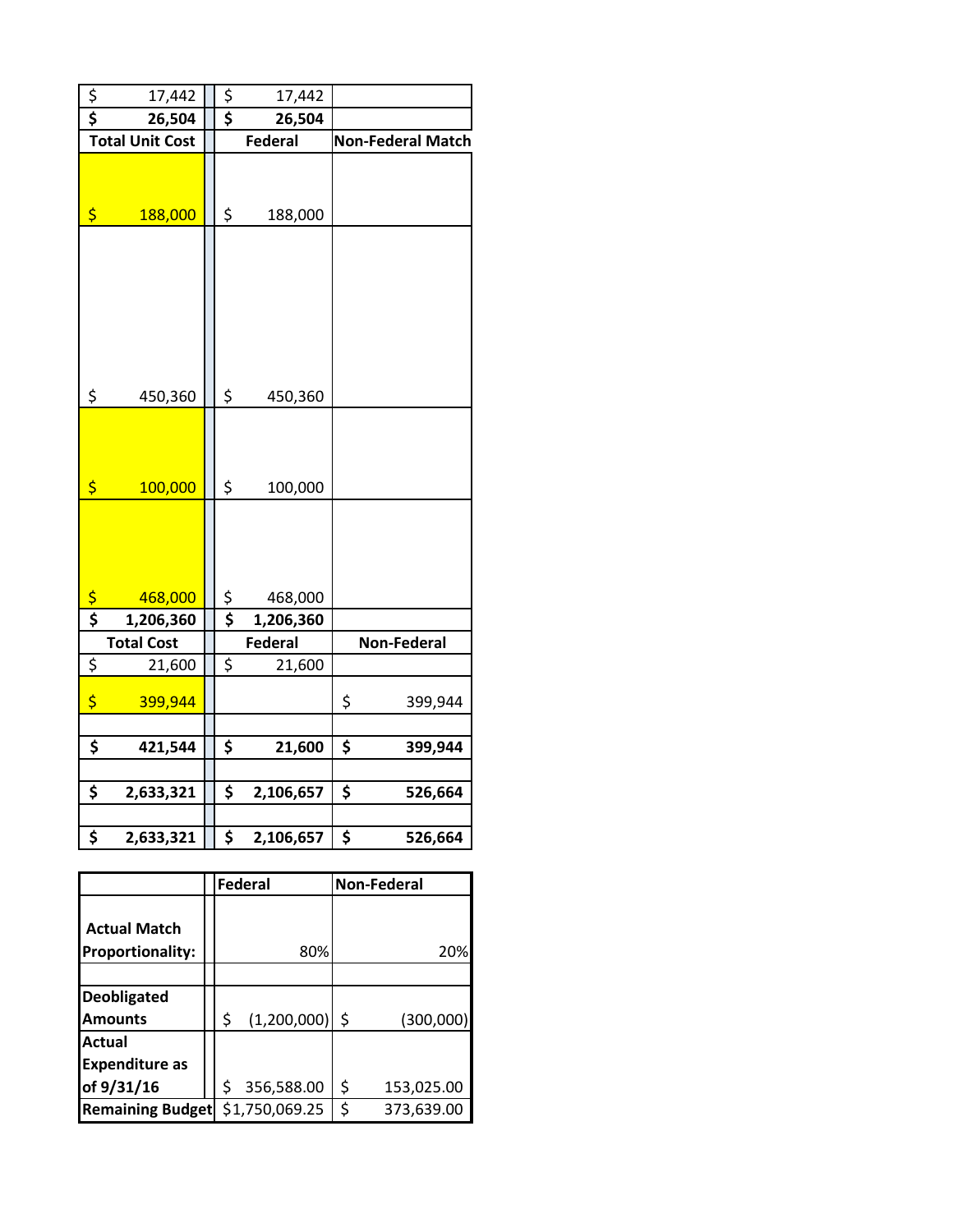## 30-Jun-15  **SLIGP, FOA 2013-NTIA-SLIGP-01 Georgia Detailed Budget Spreadsheet Revised for Phase 2**

| Category                                                                                                                                                                                                                                                                                                                                                                                                                                                                                                                                                                          |                              |    | period)  | <b>Detailed Description of Budget (for full grant</b><br><b>Breakdown of Costs</b> |                   |         |         |    |                    |  |
|-----------------------------------------------------------------------------------------------------------------------------------------------------------------------------------------------------------------------------------------------------------------------------------------------------------------------------------------------------------------------------------------------------------------------------------------------------------------------------------------------------------------------------------------------------------------------------------|------------------------------|----|----------|------------------------------------------------------------------------------------|-------------------|---------|---------|----|--------------------|--|
| A. Personnel                                                                                                                                                                                                                                                                                                                                                                                                                                                                                                                                                                      | <b>Unit Cost</b><br>Quantity |    |          |                                                                                    | <b>Total Cost</b> |         | Federal |    | <b>Non-Federal</b> |  |
| <b>PSBN Coordinator-</b> will spend 100% of time overseeing the grant<br>administration of the SLIGP grant. The PSBN coordinator will be responsible<br>for overall management of the SLIGP initiative and coordinating the<br>activities of all other participants. Salary \$50,000.00                                                                                                                                                                                                                                                                                           | 4.5 Years                    | \$ | 50,000   | \$                                                                                 | 225,000           | \$      | 225,000 |    |                    |  |
| <b>SWIC-</b> Will spend 15% of his time coordinating SCIP revisions and<br>coordinate the PSBN with specific existing state communications programs.<br>Salary \$48,000.00                                                                                                                                                                                                                                                                                                                                                                                                        | 4.5 Years                    | \$ | 7,200    | \$                                                                                 | 32,400            | \$      | 32,400  |    |                    |  |
| Communications Manager- will spend 10% Coordinating with 911<br>community and explore impact and plan integration of PSBN into current<br>E911 and Next Gen 911, and plan for potential uses, needs, capabilities and<br>desired functioning of PSBN in the 911 environment. Salary \$52,000.00<br>Chief of Special Projects- manages all of the state's interoperable<br>communications efforts and the PSBN Coordinator will report to this                                                                                                                                     | 4.5 Years                    | \$ | 5,200    | \$                                                                                 | 23,400            | $\zeta$ | 23,400  |    |                    |  |
| position. 40% of this position's time will be devoted to SLIGP. Salary \$<br>75792.                                                                                                                                                                                                                                                                                                                                                                                                                                                                                               | 4.5 Years                    | \$ | 30,317   | \$                                                                                 | 136,426           | \$      | 136,426 |    |                    |  |
| Secretary - Will devote 5% of her time to perform administrative functions<br>for Chief of Special Projects. Salary \$34,018.00                                                                                                                                                                                                                                                                                                                                                                                                                                                   | 4.5 Years                    | \$ | 1,701    | \$                                                                                 | 7,654             | \$      | 7,654   |    |                    |  |
| Assistant Division Director- will devote 10% of time serving as the liaison<br>between GEMA Director and various special projects as well as with other<br>agencies and political entities in Georgia. Salary \$75,882.00                                                                                                                                                                                                                                                                                                                                                         | 4.5 Years                    | \$ | 7,588    | \$                                                                                 | 34,147            | \$      | 34,147  |    |                    |  |
| Grants Administrator- will spend 5% of her time writing, interpreting and<br>executing contracts related to the SLIGP grant funds. Salary \$48,000.00                                                                                                                                                                                                                                                                                                                                                                                                                             | 4.5 Years                    | \$ | 2,400    | \$                                                                                 | 10,800            | \$      | 10,800  |    |                    |  |
| Grants Compliance Specialist. This individual will assure compliance to<br>grant terms and conditions, track expenditures and track in-kind match. Will<br>also prepare reports internal and external programmatic reports. Salary \$<br>40,000.00                                                                                                                                                                                                                                                                                                                                | 4.5 Years                    | \$ | 6,000    | \$                                                                                 | 27,000            | \$      | 27,000  |    |                    |  |
| Finance Director- will devote 1% of her time to the SLIGP grant supervising<br>financial and purchasing staff reviewing all grant submissions and reports<br>for financial compliance. Salary \$82,000.00                                                                                                                                                                                                                                                                                                                                                                         | 4.5 Years                    | \$ | $820$ \$ |                                                                                    | 3,690             | $\zeta$ | 3,690   |    |                    |  |
| Grants Specialist - will devote 5% of her time developing, reviewing and<br>submitting all post-award SLIGP grant revisions, amendments and financial<br>quarterly and annual reports. Salary \$46,000.00.                                                                                                                                                                                                                                                                                                                                                                        | 4.5 Years                    | \$ | 2,300    | \$                                                                                 | 10,350            | \$      | 10,350  |    |                    |  |
| Financial Operations Specialist- Will give 5% of his time on a weekly basis<br>processing SLIGP grant payments and tracks expenditures for the agency.<br>Salary \$43,260.00                                                                                                                                                                                                                                                                                                                                                                                                      | 4.5 Years                    | \$ | 2,163    | \$                                                                                 | 9,734             | \$      | 9,734   |    |                    |  |
| Director of Operations- will spend 1% of time towards the SLIGP Grant. The<br>Director of Operations heads the division in which Communications<br>Manager position is housed. This individual will provide supervision and<br>input related to operational requirements for the SLIGP. Salary \$87,864.00                                                                                                                                                                                                                                                                        | 4.5 Years                    | \$ | 879      | \$                                                                                 | 3,954             | \$      | 3,954   |    |                    |  |
| SOC Director- will spend 1% of time towards the SLIGP Grant. The SOC<br>Director will directly supervise the Communications Manager and provides<br>input related to SLIGP operational requirements. Salary \$56,779.00                                                                                                                                                                                                                                                                                                                                                           | 4.5 Years                    | \$ | 568      | \$                                                                                 | 2,555             | \$      | 2,555   |    |                    |  |
| Administrative Support: the State conservatively estimates that a number<br>of state employees will spend one day per pay period (two days per month)<br>working on SLIGP and PSBN-related efforts. The estimate is 1728 total hours<br>per year spent on the project, or 5184 hours over 3 years. Using rounded<br>and average salary information, this would provide an in-kind NON-Federal<br>match of approximately \$126,720 to be used towards the total grant. Please<br>see the match estimates spreadsheet for details on how we calculated the<br>amount for this item. | 3.0 Years                    | \$ | 42,240   | \$                                                                                 | 126,720           |         |         | \$ | 126,720            |  |
| <b>Total Personnel</b>                                                                                                                                                                                                                                                                                                                                                                                                                                                                                                                                                            |                              |    |          | \$                                                                                 | 653,829           | \$      | 527,109 | \$ | 126,720            |  |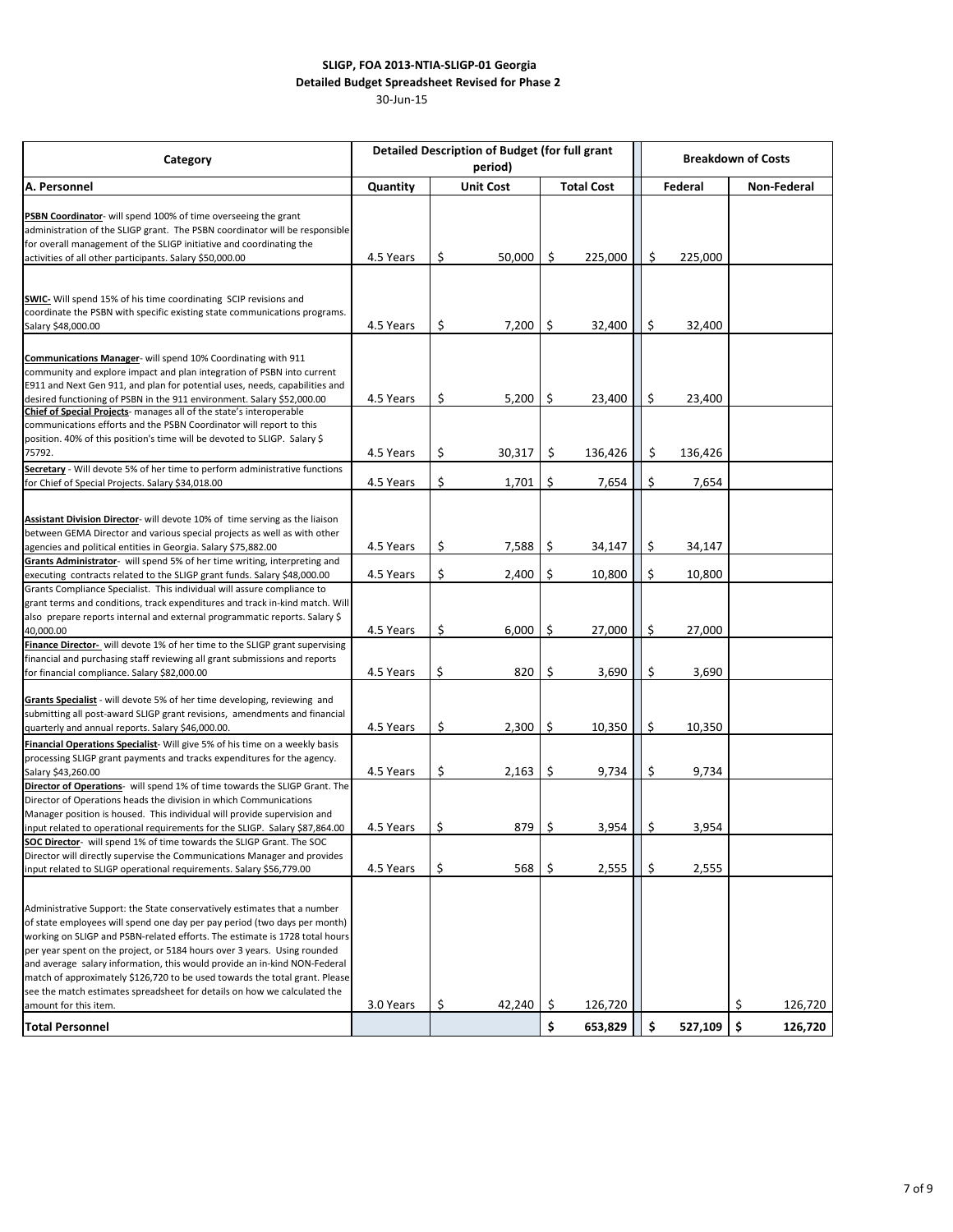## **SLIGP, FOA 2013-NTIA-SLIGP-01 Georgia Detailed Budget Spreadsheet Revised for Phase 2**

| <b>B. Fringe Benefits</b>                                                                                                                                                                                                                                                                                                                                                                                                            | Quantity      | <b>Unit Cost</b> |       |    | <b>Total Cost</b> |         | Federal | Non-Federal        |
|--------------------------------------------------------------------------------------------------------------------------------------------------------------------------------------------------------------------------------------------------------------------------------------------------------------------------------------------------------------------------------------------------------------------------------------|---------------|------------------|-------|----|-------------------|---------|---------|--------------------|
| <b>PSBN Coordinator</b>                                                                                                                                                                                                                                                                                                                                                                                                              | \$<br>225,000 | 47.841%          |       | \$ | 107,642           | \$      | 107,642 |                    |
| <b>SWIC</b>                                                                                                                                                                                                                                                                                                                                                                                                                          | \$<br>32,400  | 47.841%          |       | \$ | 15,500            | \$      | 15,500  |                    |
| <b>Communications Manager</b>                                                                                                                                                                                                                                                                                                                                                                                                        | \$<br>23,400  | 47.841%          |       | \$ | 11,195            | \$      | 11,195  |                    |
| <b>Chief of Special Projects</b>                                                                                                                                                                                                                                                                                                                                                                                                     | \$<br>136,426 | 47.841%          |       | \$ | 65,267            | \$      | 65,267  |                    |
| Secretary                                                                                                                                                                                                                                                                                                                                                                                                                            | \$<br>7,654   | 47.841%          |       | \$ | 3,662             | \$      | 3,662   |                    |
| <b>Assistant Division Director</b>                                                                                                                                                                                                                                                                                                                                                                                                   | \$<br>34,147  | 47.841%          |       | \$ | 16,336            | \$      | 16,336  |                    |
| <b>Grants Administrator</b>                                                                                                                                                                                                                                                                                                                                                                                                          | \$<br>10,800  | 47.841%          |       | \$ | 5,167             | \$      | 5,167   |                    |
| Compliance Officer                                                                                                                                                                                                                                                                                                                                                                                                                   | \$<br>27,000  | 47.841%          |       | \$ | 12,917            | \$      | 12,917  |                    |
| <b>Finance Director</b>                                                                                                                                                                                                                                                                                                                                                                                                              | \$<br>3,690   | 47.841%          |       | \$ | 1,765             | \$      | 1,765   |                    |
| <b>Grants Specialist</b>                                                                                                                                                                                                                                                                                                                                                                                                             | \$<br>10,350  | 47.841%          |       | \$ | 4,952             | \$      | 4,952   |                    |
| Financial Operations Sp.                                                                                                                                                                                                                                                                                                                                                                                                             | \$<br>9,734   | 47.841%          |       | \$ | 4,657             | \$      | 4,657   |                    |
| Director of Operations                                                                                                                                                                                                                                                                                                                                                                                                               | \$<br>3,954   | 47.841%          |       | \$ | 1,892             | \$      | 1,892   |                    |
| <b>SOC Director</b>                                                                                                                                                                                                                                                                                                                                                                                                                  | \$<br>2,555   | 47.841%          |       | \$ | 1,222             | \$      | 1,222   |                    |
|                                                                                                                                                                                                                                                                                                                                                                                                                                      |               |                  |       |    |                   |         |         |                    |
| <b>Total Fringe Benefits</b>                                                                                                                                                                                                                                                                                                                                                                                                         |               |                  |       | \$ | 252,174           | \$      | 252,174 |                    |
| C. Travel                                                                                                                                                                                                                                                                                                                                                                                                                            | Quantity      | <b>Unit Cost</b> |       |    | <b>Total Cost</b> |         | Federal | <b>Non-Federal</b> |
|                                                                                                                                                                                                                                                                                                                                                                                                                                      |               |                  |       |    |                   |         |         |                    |
| Travel for state personnel to attend grant meetings. Meeting schedule is as                                                                                                                                                                                                                                                                                                                                                          | 48000 miles   | \$0.580          |       | \$ | 27,840            | \$      | 27,840  |                    |
| follows: 10 employees traveling 200 miles roundtrip for 24 meetings.                                                                                                                                                                                                                                                                                                                                                                 |               |                  |       |    |                   |         |         |                    |
| Funds for Technical Assistance Visits - State employees visit each of eight<br>GEMA regions to provide planning and technical assistance to local<br>government partners in preparation for PSBN. Includes lodging,<br>transportation and per diem. 2 days per diem at \$56 per day and one<br>nights hotel at \$73 per night (\$56+\$56+\$73= \$185)                                                                                | 72 meetings   | \$               | 185   | \$ | 13,320            | \$      | 13,320  |                    |
| Travel for Regional and National Meetings - 10 PSIEC members will attend 1<br>pre-award meeting. Airfare is estimated at \$395.00 per ticket; hotel is<br>estimated at \$128.00 per night; per diem is estimated upon GSA per diem of<br>\$56.00 per day. Each trip is estimated at two days/one night for a trip<br>estimate of \$635.00 per attendee<br>post-award meetings. Airfare is estimated at \$395.00 per ticket; hotel is | 10 meetings   | \$               | 635   | \$ | 6,350             | \$      | 6,350   |                    |
| estimated at \$128.00 per night; per diem is estimated upon GSA per diem of<br>\$56.00 per day. Each trip is estimated at two days/one night for a trip<br>estimate of \$635.00.                                                                                                                                                                                                                                                     | 40 meetings   | \$               | 635   | \$ | 25,400            | \$      | 25,400  |                    |
| <b>Total Travel</b>                                                                                                                                                                                                                                                                                                                                                                                                                  |               |                  |       | \$ | 72,910            | \$      | 72,910  |                    |
| <b>D. Supplies</b>                                                                                                                                                                                                                                                                                                                                                                                                                   | Quantity      | <b>Unit Cost</b> |       |    | <b>Total Cost</b> |         | Federal | <b>Non-Federal</b> |
| Telecommunication- cell phones, tablets                                                                                                                                                                                                                                                                                                                                                                                              | 10            | \$               | 500   | \$ | 5,000             | $\zeta$ | 5,000   |                    |
| Computers and printers                                                                                                                                                                                                                                                                                                                                                                                                               | 4             | \$               | 646   | S  | 2,584             | \$      | 2,584   |                    |
| Furniture                                                                                                                                                                                                                                                                                                                                                                                                                            | $\mathbf{1}$  | \$               | 1,478 | \$ | 1,478             | \$      | 1,478   |                    |
| Office Supplies - Budgeted at \$323 a month for 4.5 years                                                                                                                                                                                                                                                                                                                                                                            | 54 months     | \$               | 323   | \$ | 17,442            | \$      | 17,442  |                    |
| <b>Total Supplies</b>                                                                                                                                                                                                                                                                                                                                                                                                                |               |                  |       | \$ | 26,504            | \$      | 26,504  |                    |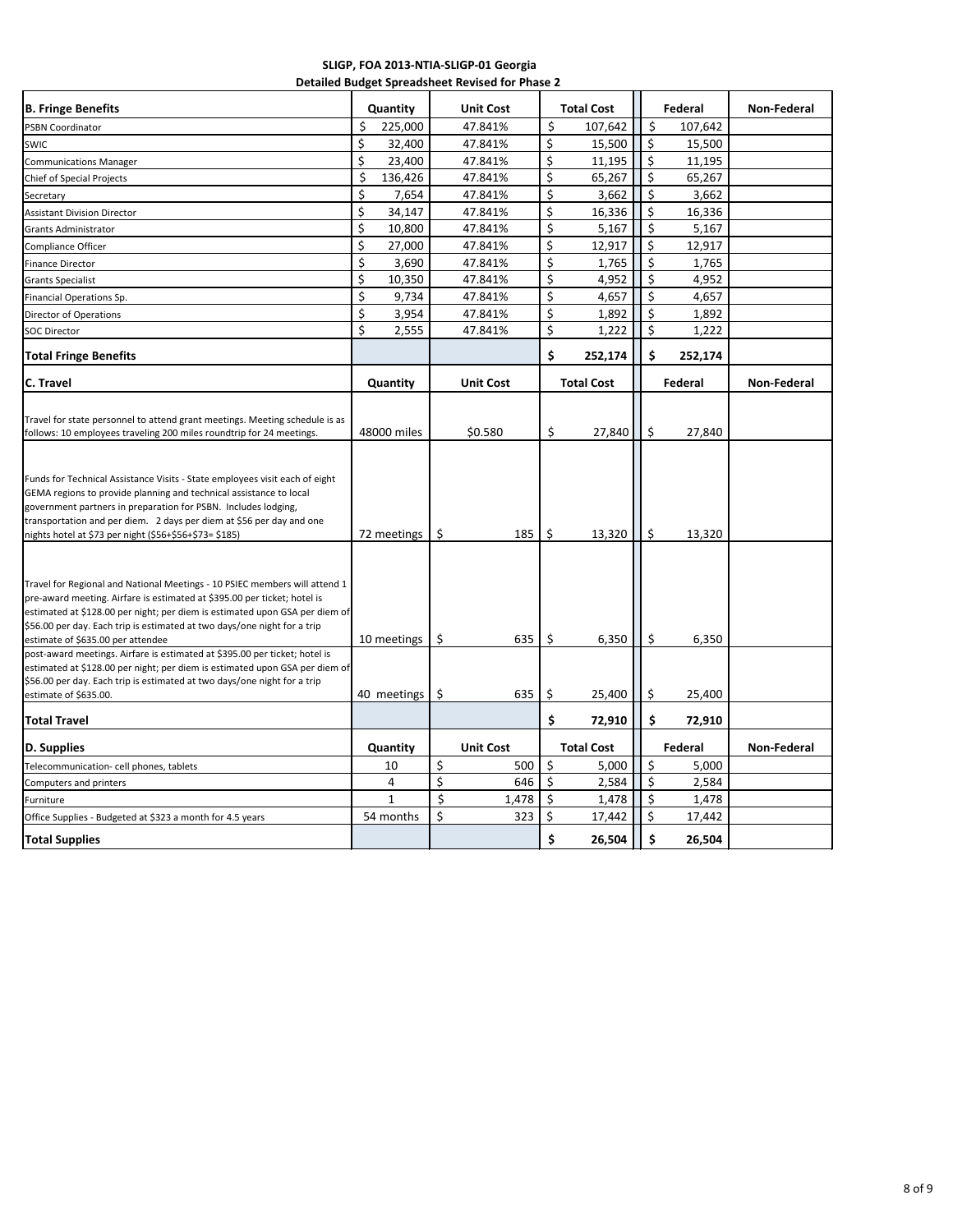| SLIGP, FOA 2013-NTIA-SLIGP-01 Georgia           |
|-------------------------------------------------|
| Detailed Budget Spreadsheet Revised for Phase 2 |

| E. Contractual                                                                                                                                                                                                                                                                                                                                                                                                                                                                                                                                                                                                            | Quantity   | <b>Unit Cost</b> | <b>Total Unit Cost</b> |                   | Federal |           | Non-Federal Match |             |
|---------------------------------------------------------------------------------------------------------------------------------------------------------------------------------------------------------------------------------------------------------------------------------------------------------------------------------------------------------------------------------------------------------------------------------------------------------------------------------------------------------------------------------------------------------------------------------------------------------------------------|------------|------------------|------------------------|-------------------|---------|-----------|-------------------|-------------|
| <b>GTRI-Georgia Tech Research Institute</b> will provide technical consulting,<br>plan development, SCIP revision and meeting coordination services. 980<br>hours per year for 3 years at \$200.00 per hour. Bottom line is 188000                                                                                                                                                                                                                                                                                                                                                                                        | 2940 hours | \$<br>200        | \$                     | 588,000           | \$      | 588,000   |                   |             |
|                                                                                                                                                                                                                                                                                                                                                                                                                                                                                                                                                                                                                           |            |                  |                        |                   |         |           |                   |             |
| Local Stakeholder's Meetings- Facilitating numerous program and outreach<br>meetings with stakeholders in Georgia's eight emergency response regions<br>will require a three-year budget. This budget includes labor, meeting room<br>rentals, and printed educational and training materials. Estimate: 8<br>meetings per year x (\$5000 room rental over 2 days for each meeting +<br>\$2000 materials for attendees + \$10,000 in lodging for 100 attendees one<br>night each @\$100 per night + \$1765 in labor to facilitate meeting logistics<br>for 5 positions for 12 hours each @ 29.42/hr) x 3 years= \$450,360 | 3 Years    | \$<br>150,120    | \$                     | 450,360           | \$      | 450,360   |                   |             |
| Outreach, surveys and data collection--contract services will be required<br>for outreach efforts as well as the development, implementation and<br>collation/analysis of surveys and questionnaires. Two (2) Sr researchers x                                                                                                                                                                                                                                                                                                                                                                                            |            |                  |                        |                   |         |           |                   |             |
| \$200/hour x 500 hours/year x 3 years. 1 year at \$100,000                                                                                                                                                                                                                                                                                                                                                                                                                                                                                                                                                                | 3 years    | \$<br>200,000    | $\zeta$                | 600,000           | \$      | 600,000   |                   |             |
| Phase 2 Activities- contract service will be required to determine coverage<br>needs, users and their operational areas, estimate current usage and<br>projected data usage, identify current service providers and plans, and to<br>document the process for the state plan decision. Two (2) Sr researchers x<br>\$200/hour x 640 hours/ year x 3 years                                                                                                                                                                                                                                                                 | 3 years    | \$<br>240,000    | \$                     | 768,000           | \$      | 768,000   |                   |             |
| <b>Total Contractual (Federal plus non-federal)</b>                                                                                                                                                                                                                                                                                                                                                                                                                                                                                                                                                                       |            |                  | \$                     | 2,406,360         | \$      | 2,406,360 |                   |             |
| F. Other                                                                                                                                                                                                                                                                                                                                                                                                                                                                                                                                                                                                                  | Quantity   | <b>Unit Cost</b> |                        | <b>Total Cost</b> | Federal |           |                   | Non-Federal |
| Internet Service -                                                                                                                                                                                                                                                                                                                                                                                                                                                                                                                                                                                                        | 54 months  | \$<br>400        | \$                     | 21,600            | \$      | 21,600    |                   |             |
| Non-Federal Match for Local stakeholder's meetings, outreach, surveys and<br>data collection over 4.5 years. Please see the match spreadsheet for details<br>on how we calculated the amount for this item. Although we calculated the<br>total value of this item as \$700,640, we intend to contribute only \$699,944                                                                                                                                                                                                                                                                                                   |            |                  |                        |                   |         |           |                   |             |
| toward this SLIGP budget.                                                                                                                                                                                                                                                                                                                                                                                                                                                                                                                                                                                                 |            |                  | \$                     | 699,944           |         |           | \$                | 699,944     |
| <b>Total Other (Federal plus non-federal)</b>                                                                                                                                                                                                                                                                                                                                                                                                                                                                                                                                                                             |            |                  | \$                     | 721,544           | \$      | 21,600    | \$                | 699,944     |
| <b>Total Charges</b>                                                                                                                                                                                                                                                                                                                                                                                                                                                                                                                                                                                                      |            |                  | \$                     | 4,133,321         | \$      | 3,306,657 | \$                | 826,664     |
| <b>Grand Total</b>                                                                                                                                                                                                                                                                                                                                                                                                                                                                                                                                                                                                        |            |                  | \$                     | 4,133,321         | \$      | 3,306,657 | \$                | 826,664     |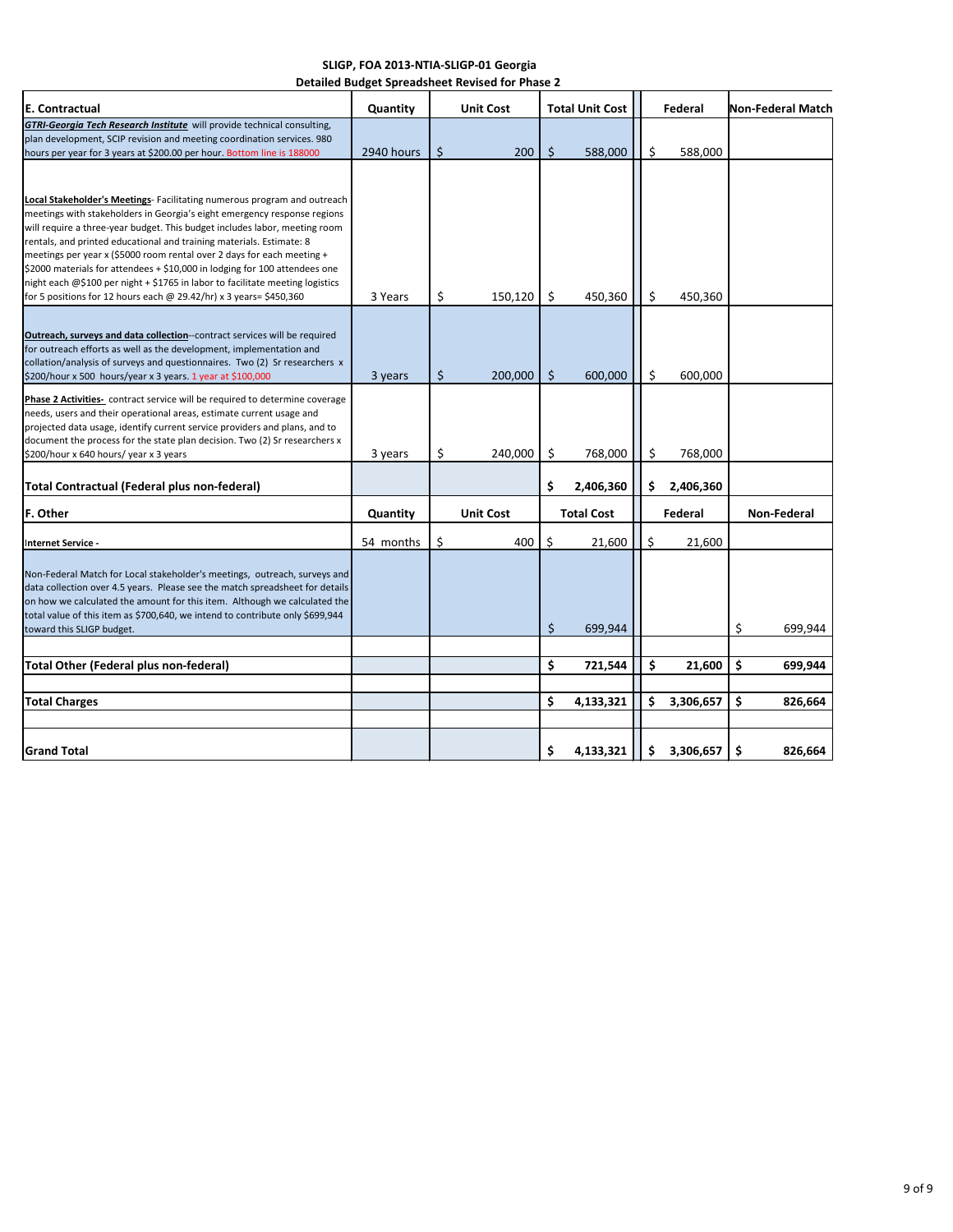## Georgia - Detailed Budget Justification

Implementation of Georgia's State and Local Implementation Grant Program (SLIGP) will require allocation of funds in three broad categories: personal services, contract services, and data collection activities. Please see attached spreadsheet titled "Detailed Budget Spreadsheet Georgia" for cost breakdowns.

#### Personnel-

Implementation of the SLIGP will require contributions by the following personnel headquartered in the Georgia Emergency Management Agency/Homeland Security, the state agency responsible for statewide public safety communications, with a 4 ½ year budget of **\$527,109 in salary All Federal, and \$126,720 Non-federal**.

- Public Safety Broadband (PSBN) Coordinator. This new position will be funded at 100% time and require a 4 ½ year budget expenditure of \$225,000 **All Federal**. The PSBN coordinator will be responsible for overall management of the SLIGP initiative and coordinating the activities of all other participants.
- Statewide Interoperability Coordinator (SWIC). This position will be funded at 15% time for the current Georgia SWIC, requiring a 4 ½ year budget expenditure of \$32,400 **All Federal.** The SWIC's duties will be to coordinate SCIP revisions and coordinate the PSBN with specific existing state communications programs.
- Communications Manager. This position will be funded at 10% time for the present incumbent in this position requiring a 4 ½ year budget expenditure of \$23,400 **All Federal.** The Communication Manager's duties will be to coordinate the PSBN with the 911 community and explore the impact and plan for the integration of PSBN into current E911 and Next Gen 911. Will plan for potential uses, needs, capabilities and desired functioning of PSBN in the 911 environment.
- Chief of Special Projects. This position will be funded at 40% of the time of the current incumbent, and will require a 4 ½ year budget expenditure of 136,426 **All Federal.** This position manages all of the state's interoperable communications efforts, and the PSBN Coordinator will report to this position.
- Secretary. This position will be funded at 5% of the time of the current incumbent, and will require a 4 ½ year budget expenditure of \$7,654 **All Federal.** The secretary of the GEMA Homeland Security Division will perform administrative functions for the Chief of Special Projects.
- Assistant Division Director. This position will be funded at 10% of the time of the current incumbent, and will require a 4 ½ year budget expenditure of \$34,147 **All Federal.** The Assistant Division Director will act as the liaison between GEMA Director and various special projects as well as with other agencies and political entities in Georgia pertaining to the PSBN project.
- Grants Administrator. This position will be funded at 5% of the time of the current incumbent, and will require a 4 ½ year budget expenditure of \$10,800 **All Federal.** The Grants Administrator will oversee all grants activities of the SLIGP as well as develop and execute contracts related to grant funds with PSBN responsibility.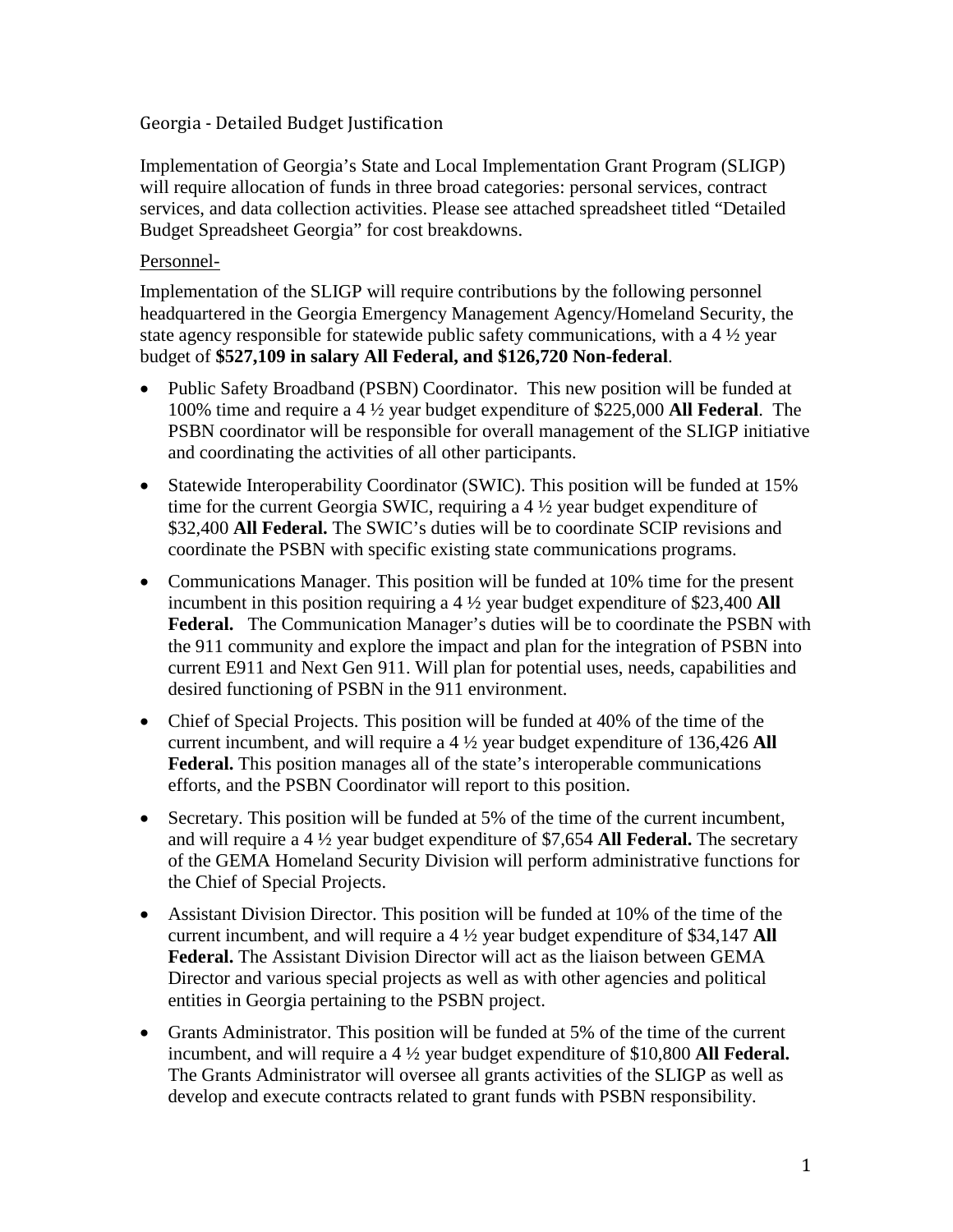- Compliance Officer. This position will be funded at 15% of the time of the current incumbent, and will require a 4 ½ year budget expenditure of \$ 27,000 **All Federal.** The Compliance Officer will act as the SLIGP Grants Compliance Specialist. This individual will assure compliance to grant terms and conditions, track expenditures, match information, and prepare reports.
- Finance Director. This position will be funded at 1% of the time of the current incumbent, and will require a 4 ½ year budget expenditure of \$3,690 **All Federal.** This individual will act as the SLIGP Finance Director, supervising finance Grants Specialists and reviewing all grants for financial compliance.
- Grants Specialist. This position will be funded at 5% of the time of the current incumbent, and will require a 4 ½ year budget expenditure of \$10,350 **All Federal**. The Grants Specialist will devote 5% of her time developing, reviewing and submitting all post-award SLIGP grant revisions, amendments and financial quarterly and annual reports.
- Financial Operations Specialist. This position will be funded at 5% of the time of the current incumbent, and will require a 4 ½ year budget expenditure of 9,734 **All Federal**. The Financial Operations Specialist will process SLIGP grant payments and tracks expenditures.
- Director of Operations. This position will be funded at 1% of the time of the current incumbent, and will require a 4 ½ year budget expenditure of \$3,954 **All Federal.** The Director of Operations heads the division in which Communications Manager position is housed. This individual will provide supervision and input related to operational requirements for the SLIGP.
- State Operations Center (SOC) Director. This position will be funded at 1% of the time of the current incumbent, and will require a 4 ½ year budget expenditure of \$2,555 **All Federal.** The SOC Director will directly supervise the Communications Manager and provides input related to SLIGP operational requirements.
- Administrative Support: the State conservatively estimates that a number of state employees will spend 16 work days per year working on SLIGP and PSBN-related efforts. The estimate is 1728 total hours per year spent on the project, or 5184 hours over three years of the 4 ½ year grant. Using rounded and average salary information, this would provide an in-kind NON-Federal match of approximately \$126,720 to be used towards the total grant. Please see the match estimates spreadsheet for details on how we calculated the amount for this item.

## Fringe Benefits

Fringe Benefits calculations for the above listed positions are shown in this section. Benefits include FICA, unemployment, and retirement. Calculations are shown in proportion the anticipated time each position will spend on eligible SLIGP activities. The total for all fringe benefits is \$252,174 **All Federal.**

• Public Safety Broadband (PSBN) Coordinator. This new position will be funded at 100% time and require a fringe benefits 4 ½ year budget expenditure of \$107,642 **All**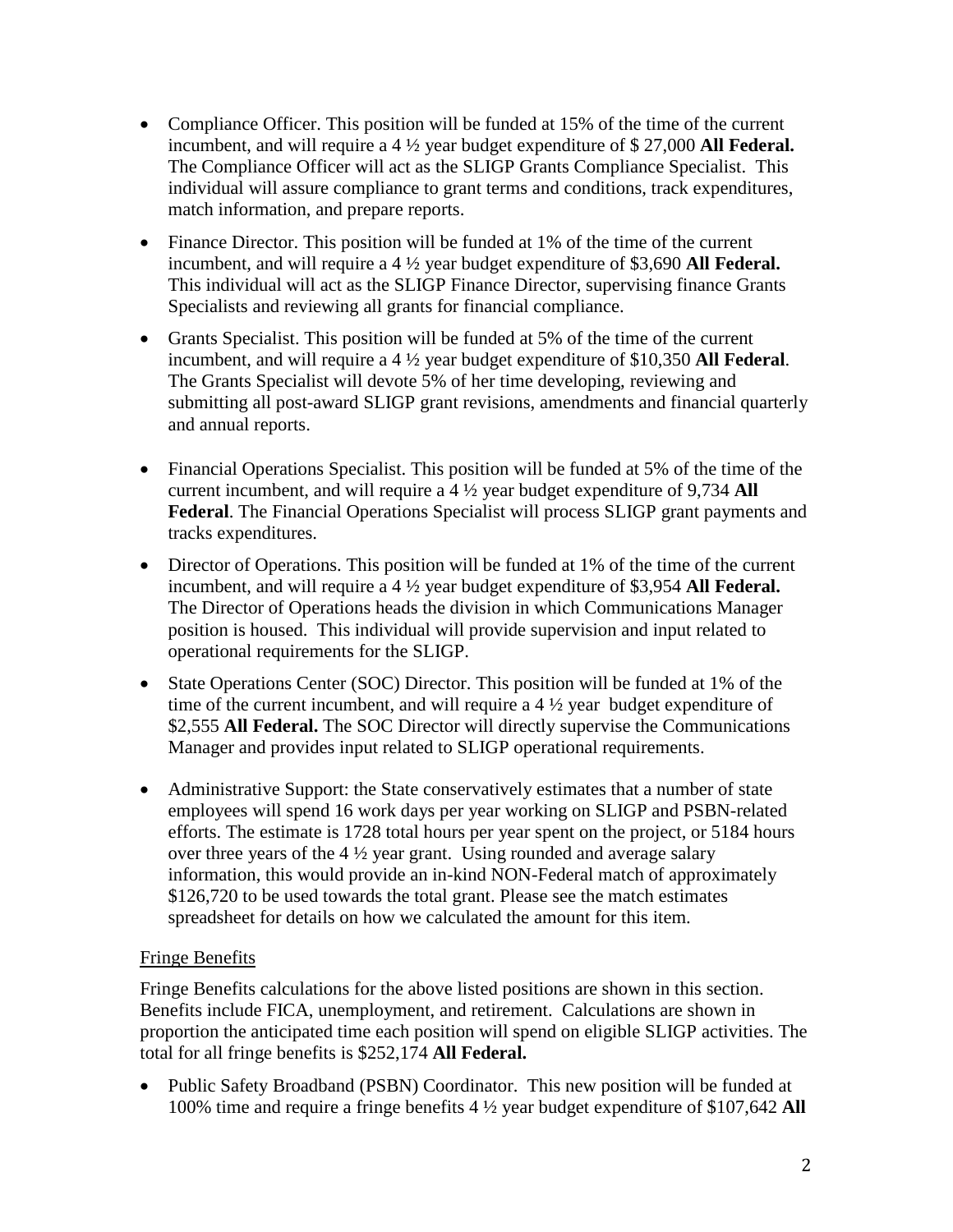**Federal**. The PSBN coordinator will be responsible for overall management of the SLIGP initiative and coordinating the activities of all other participants.

- Statewide Interoperability Coordinator (SWIC). This position will be funded at 15% time for the current Georgia SWIC, requiring a 4 ½ year budget Fringe Benefits expenditure of \$15,500 **All Federal.** The SWIC's duties will be to coordinate SCIP revisions and coordinate the PSBN with specific existing state communications programs.
- Communications Manager. This position will be funded at 10% time for the present incumbent in this position requiring a 4 ½ year fringe benefits budget expenditure of \$11,195 **All Federal.** The Communication Manager's duties will be to coordinate the PSBN with the 911 community and explore the impact and plan for the integration of PSBN into current E911 and Next Gen 911. Will plan for potential uses, needs, capabilities and desired functioning of PSBN in the 911 environment.
- Chief of Special Projects. This position will be funded at 40% of the time of the current incumbent, and will require a 4 ½ year fringe benefits budget expenditure of \$65,267 **All Federal.** This position manages all of the state's interoperable communications efforts, and the PSBN Coordinator will report to this position.
- Secretary. This position will be funded at 5% of the time of the current incumbent, and will require a 4 ½ year fringe benefits budget expenditure of \$3,662 **All Federal.** The secretary of the GEMA Homeland Security Division will perform administrative functions for the Chief of Special Projects.
- Assistant Division Director. This position will be funded at 10% of the time of the current incumbent, and will require a 4 ½ year fringe benefits budget expenditure of \$16,336 **All Federal.** The Assistant Division Director will act as the liaison between GEMA Director and various special projects as well as with other agencies and political entities in Georgia pertaining to the PSBN project.
- Grants Administrator. This position will be funded at 5% of the time of the current incumbent, and will require a 4 ½ year fringe benefits budget expenditure of \$5,167 **All Federal.** The Grants Administrator will oversee all grants activities of the SLIGP as well as develop and execute contracts related to grant funds with PSBN responsibility.
- Compliance Officer. This position will be funded at 15% of the time of the current incumbent, and will require a 4 ½ year fringe benefits budget expenditure of \$12,917 **All Federal.** The Compliance Officer will act as the SLIGP Grants Compliance Specialist. This individual will assure compliance to grant terms and conditions, track expenditures, match information, and prepare reports.
- Finance Director. This position will be funded at 1% of the time of the current incumbent, and will require a 4 ½ year fringe benefits budget expenditure of \$1,765 **All Federal.** This individual will act as the SLIGP Finance Director, supervising finance Grants Specialists and reviewing all grants for financial compliance.
- Grants Specialist. This position will be funded at 5% of the time of the current incumbent, and will require a 4 ½ year fringe benefits budget expenditure of \$4,952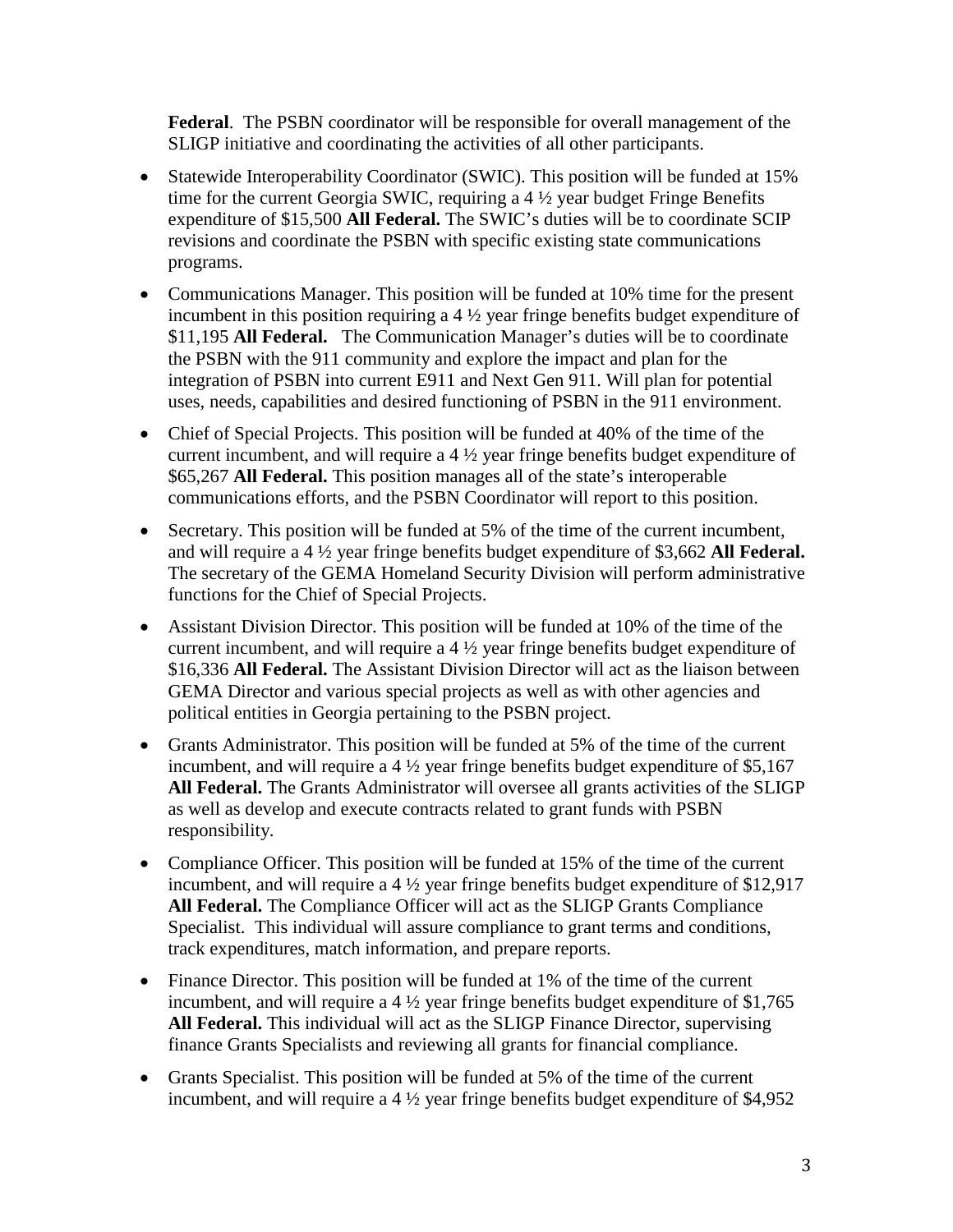**All Federal**. The Grants Specialist will devote 5% of her time developing, reviewing and submitting all post-award SLIGP grant revisions, amendments and financial quarterly and annual reports.

- Financial Operations Specialist. This position will be funded at 5% of the time of the current incumbent, and will require a 4 ½ year fringe benefits budget expenditure of \$4,657**All Federal**. The Financial Operations Specialist will process SLIGP grant payments and tracks expenditures.
- Director of Operations. This position will be funded at 1% of the time of the current incumbent, and will require a 4 ½ year fringe benefits budget expenditure of \$1,892 **All Federal.** The Director of Operations heads the division in which Communications Manager position is housed. This individual will provide supervision and input related to operational requirements for the SLIGP.
- State Operations Center (SOC) Director. This position will be funded at 1% of the time of the current incumbent, and will require a 4 ½ year fringe benefits budget expenditure of \$1,222 **All Federal.** The SOC Director will directly supervise the Communications Manager and provides input related to SLIGP operational requirements.

# Travel

A travel budget of \$72,910 (all Federal) is required for the cost of GEMA/HS personnel to attend SLIGP meetings within the state and for stakeholders outside the agency to attend FirstNet meetings and trainings in and out of Georgia. Breakdown is as follows:

- Travel for state personnel to attend grant meetings. Meeting schedule is as follows: 10 employees traveling 200 miles roundtrip for 24 meetings over 4 ½ years. \$27,840 in total.
- Funds for Technical Assistance Visits State employees visit each of eight GEMA regions to provide planning and technical assistance to local government partners in preparation for PSBN. 72 meetings over three years. Includes lodging, transportation and per diem. \$13,320 in total over 4 ½ years.
- Travel for Regional and National Meetings 10 PSIEC members will attend one pre-award and five will attend seven post-award meetings. Airfare is estimated at \$395.00 per ticket; hotel is estimated at \$128.00 per night; per diem is estimated upon GSA per diem of \$56.00 per day. Each trip is estimated at two days/one night for a trip estimate of \$635.00. \$31,750 over three years.

# **Supplies**

A budget of \$26,504 **All Federal** is required to purchase telecommunication equipment, computers, and a printer, office supplies as well as office furniture to support the SLIGP program in Georgia.